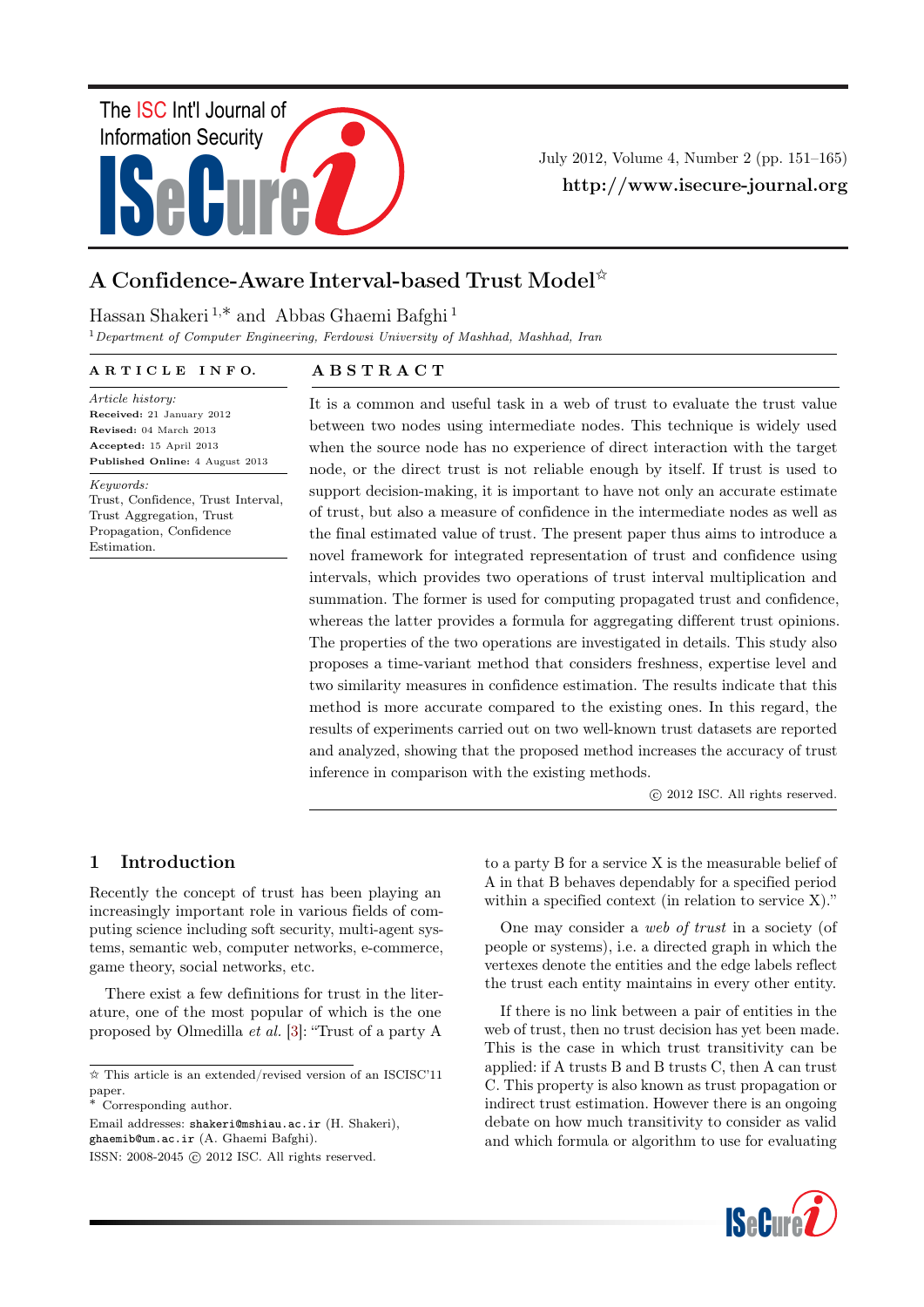propagated trust value in each field.

In this regard, multiple researchers are exploring ways to transfer trust within a web of trust. Examples of such efforts can be found in [\[4–](#page-12-1)[6\]](#page-12-2).

One of the major problems in indirect trust estimation based on the intermediate nodes is to ensure how reliable the result is when an intermediate node reports the value of trust it has in the target node. It is also difficult to determine how the level of confidence is to be applied in final trust estimation. Yet another relevant problem is to compute the resultant values of the trust in the target node, as reported independently by two or more intermediate nodes with known confidence levels, and also to estimate the confidence level of the reults. In other words, the following problems are to be dealt with:

- Representation of confidence
- Evaluation of each appraiser's confidence
- Confidence-aware trust propagation
- Confidence-aware trust aggregation

As an example, consider the web of trust in [Figure 1](#page-1-0) in which the source node, S, has two trust chains towards the destination (target) node, D. The label on the edge SA, for instance, shows that S's trust in A is 0.7; however there is only a confidence of 0.5 in this trust estimation. The other edge labels in the graph can be interpreted in a similar way. Now, in order to estimate the trustworthiness level of D, it is important to know how S is to apply the confidence labels in trust propagation in each chain, and consequently, how it should consider the confidence values to compute the resultant of trust values obtained from the two chains, and finally, how confident S's final judgment is.

Many of research studies, however, have not taken into account the role of confidence in trust management; and some of them including [\[7–](#page-12-3)[9\]](#page-13-0) have used the weighted-averaging method to consider the effect of the confidence in computing trust resultant. In this respecty, the present paper aims to introduce a novel idea to use the concept of interval for integrated representation of trust and confidence. Based on this representation, we propose a method, called trust interval multiplication, for propagating trust and confidence. We also present a method for aggregating two or more trust opinions, named as summation of trust intervals. The properties of the two operators are investigated. It is also shown that, in comparison with the existing methods, these operators are more accurate for evaluation of trust. In fact, the ideas of trust intervals and aggregating trust were driven by the ones proposed in [\[1\]](#page-12-4) while the trust propagation method was proposed using trust intervals in [\[2\]](#page-12-5). Integrating these ideas, the present paper attempts to serve the



<span id="page-1-0"></span>

Figure 1. A sample web of trust including confidence values.

following purposes: (a) proposing a new algorithm for confidence estimation based on the four measures of freshness, expertise level and two similarity measures, (b) conducting more formal analyses comparing to [\[1\]](#page-12-4) and [\[2\]](#page-12-5), (c) drawing comparisons between the proposed method and some existing well-known methods, and (d) addressing the problem of dependent paths in trust network.

To this end, the rest of this paper is organized as follows: [Section 2](#page-1-1) reveiws the related literature. In [Section 3,](#page-3-0) a description of the interval representation of trust and confidence is put forth followed with the representation of operators on trust intervals. The properties of these operators are also investigated in this section. The proposed algorithm for inferring confidence-aware trust and the related formulas for confidence estimation are described in section [Sec](#page-8-0)[tion 4.](#page-8-0) Section [Section 5](#page-10-0) deals with reporting and analysis of the results of the experiments carried out on two trust datasets using both the proposed algorithm and previous ones. Finally conclusions will be drawn in [Section 6.](#page-12-6)

### <span id="page-1-1"></span>2 Related Work

Various research studies have been carried out in the area of trust transition and inferring.

Ding et al. in [\[10\]](#page-13-1), for example, identified five types of trust, one of which, called STT, is used in the proposed algorithm. STT stands for Similar Trusting Trust and is an associative trust that evaluates the similarity of two agents' trust knowledge:  $STT_{iid}$  refers to the similarity of agent ai and agent  $a_i$ 's referral trust to the other agents within domain d.

Elsewhere, Golbeck in [\[6\]](#page-12-2) proposed the well-known TidalTrust trust inference algorithm which is intended to be used for inferring trust in networks with continuous rating system. REGRET [\[11\]](#page-13-2) first introduced by Sabater, is a decentralized trust model that uses witness agent recommendations as well as direct experiences of the source in trust estimation. Yet another well-known trust model is Travos [\[12\]](#page-13-3) that takes into consideration the dynamicity of the agent behavior.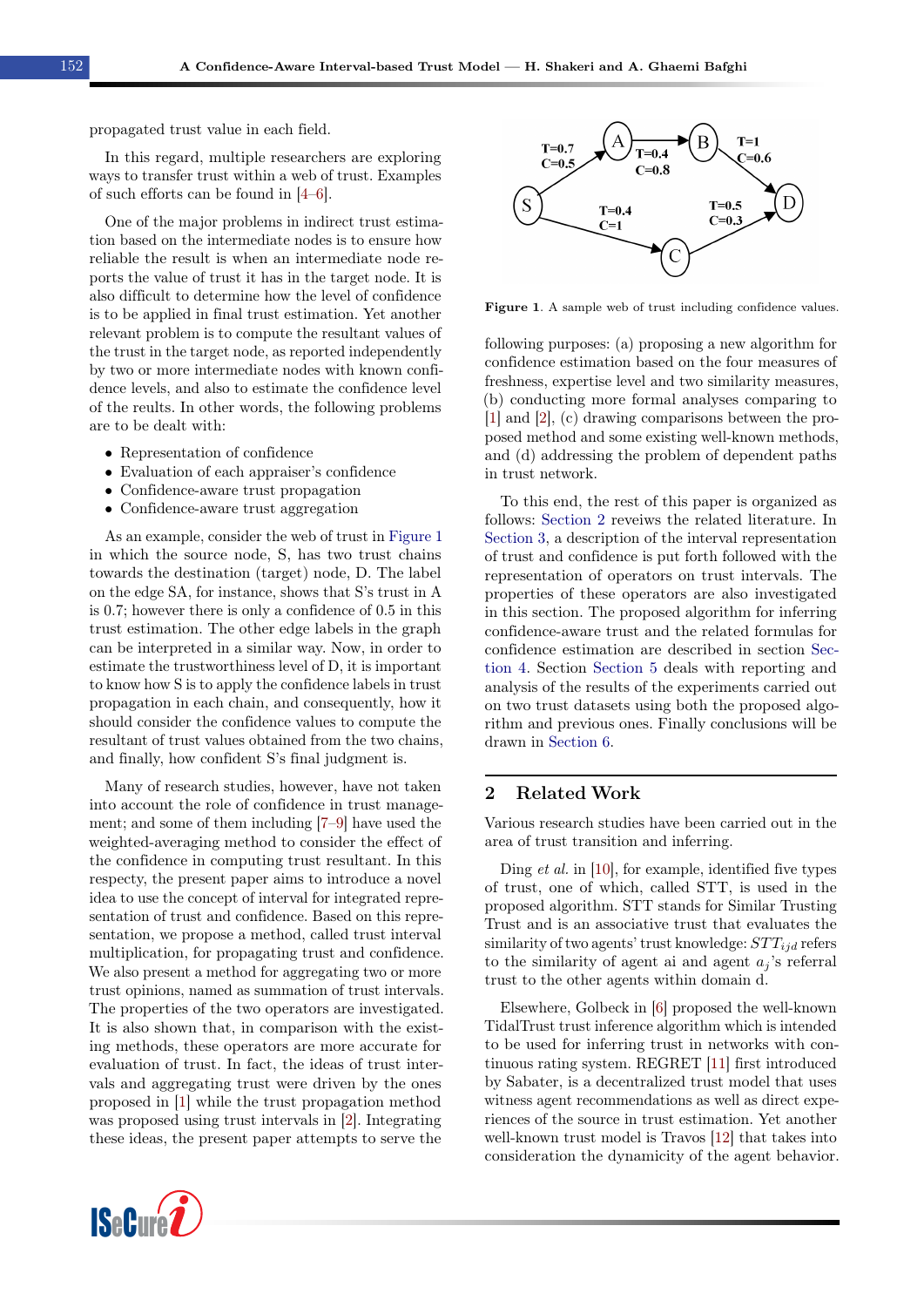Similarly, SUNNY [\[7\]](#page-12-3) is a trust inference algorithm which uses a probabilistic sampling technique to estimate the confidence and computes the trust only based on information sources with high confidence estimates.

It is noteworthy that in some access control models, the propagated trust is evaluated using Iterative Multiplication Strategy, i.e. multiplying the labels of edges in the path from source to target in the web of trust [\[13,](#page-13-4) [14\]](#page-13-5).

Yet there exist several studies dealing with confidence in trust management. Most of such projects, including [\[15–](#page-13-6)[17\]](#page-13-7), have considered the confidence as certainty which is described in [\[15\]](#page-13-6) through the following example: Consider N white and black balls in a bin, knowing that at least  $m$  balls are white and  $n$  balls are black. Suppose  $p$  is the probability that a ball picked randomly from this bin, is white and  $c$  is the confidence in this probability. Since we have partial knowledge, we can estimate  $p=m/N$  with  $c=(m+n)/N$ .

Some researches in the field have focused their attention to the parameters of confidence. In this regard, FIRE [\[9\]](#page-13-0) is one of the most important trust models in this area as it takes into account several parameters, e.g. reliability of source and recency and relevance of ratings. In fact, this model incorporates interaction trust, role-based trust, witness reputation, and certified reputation to provide trust metrics. SecuredTrust [\[18\]](#page-13-8) uses almost the same factors for estimating the confidence. FCTrust [\[19\]](#page-13-9) is a distributed trust model based on feedback credibility (FC) which considers transaction density factor and similarity of ratings as the main parameters of confidence and then uses this confidence as the weight of ratings in aggregated trust estimation. CRM [\[20\]](#page-13-10) is a trust framework which applies a number of measurements to evaluate the confidence, e.g. credibility of the contributing agents, the number of interactions, and timely relevance. In [\[21\]](#page-13-11) a multi-attribute reputation management (MARM) support tool is proposed to assist users in choosing sellers in auction sites. This model estimates the confidence by combining four featured factors, i.e. similarity of the commodity category, value of each trade, time decay, and credibility of the feedback. In [\[7,](#page-12-3) [8\]](#page-13-12) also, the value of confidence is estimated using similarity measures.

Some other studies have focused on a representation of confidence and/or approaches to propagation and aggregation of confidence-aware trust. One of the first works in this area is the one conducted by Jøsang and Knapsdog [\[16\]](#page-13-13).They represent a trust opinion using a triple  $b, d, u$  in which  $b, d$  and  $u$  denote belief, disbelief and uncertainty respectively. They also introduce a subjective logic with operators for opinion propagation and aggregation as follows:

1) Let A and B be two agents so that  $w_B^A$  =  ${b_B^A, d_B^A, u_B^A}$  is A's opinion about trustworthiness of B, and  $w_C^B = \{b_C^B, d_C^B, u_C^B\}$  is B's opinion abou trustworthiness of C reported to A. Then A's opinion about trustworthiness of C based on the recommendation from B is defined by [\[16\]](#page-13-13):

$$
w_C^{A:B} = w_B^A \otimes w_C^B = \{b_C^{A:B}, d_C^{A:B}, u_C^{A:B}\}, \quad (1)
$$

where

<span id="page-2-0"></span>
$$
\begin{cases}\n b_C^{A:B} = b_B^A b_C^B, \\
 d_C^{A:B} = b_B^A d_C^B, \\
 u_C^{A:B} = d_B^A + u_B^A + b_B^A u_C^B.\n\end{cases} (2)
$$

2) Let  $w_C^A = \{b_C^A, d_C^A, u_C^A\}$  and  $w_C^B = \{b_C^B, d_C^B, u_C^B\}$ be opinions about trustworthiness of the same entity C, held by agents A and B, respectively. Then the aggregated opinion is expressed by [\[16\]](#page-13-13):

$$
w_C^{A,B} = w_C^A \oplus w_C^B = \{b_C^{A,B}, d_C^{A,B}, u_C^{A,B}\},\qquad(3)
$$

where

<span id="page-2-1"></span>
$$
\begin{cases}\nb_C^{A,B} = \frac{b_C^A u_C^B + b_C^B u_C^A}{u_C^A + u_C^B - u_C^A u_C^B},\\
d_C^{A,B} = \frac{d_C^A u_C^B + d_C^B u_C^A}{u_C^A + u_C^B - u_C^A u_C^B},\\
u_C^{A,B} = \frac{u_C^A u_C^B}{u_C^A + u_C^B - u_C^A u_C^B}.\n\end{cases} \tag{4}
$$

In their later works, Jøsang et al. extended and improved their opinion model and subjective logic. One of the problems addressed in these studies is that subjective logic requires trust graphs to be expressed in a canonical form with no dependent paths. In the same vein, they proposed an approach to achieve independent trust edges based on edge splitting in [\[17\]](#page-13-7).

Similarly, some researchers use Dempster-Shafer theory to deal with the issue of confidence in trust computing . For example in [\[22\]](#page-13-14), trust opinions are represented as mass assignments in DST and then combined using Dempster's rule of combination to obtain the aggregated opinion.

Elsewhere in [\[23\]](#page-13-15), four strategies for trust propagation and aggregation have been evaluated to maximize confidence in trust estimate. The strategies include weighted mean aggregation among shortest paths, min-max aggregation among shortest paths, weighted mean aggregation among all paths, and min-max aggregation among all paths

In [\[24\]](#page-13-16), a model is proposed for aggregation of trust evidences which computes confidence scores taking into account the dynamic properties of trust.

To address the issue of unfair testimonies, a credibility model has been introduced in [\[25\]](#page-13-17) which helps

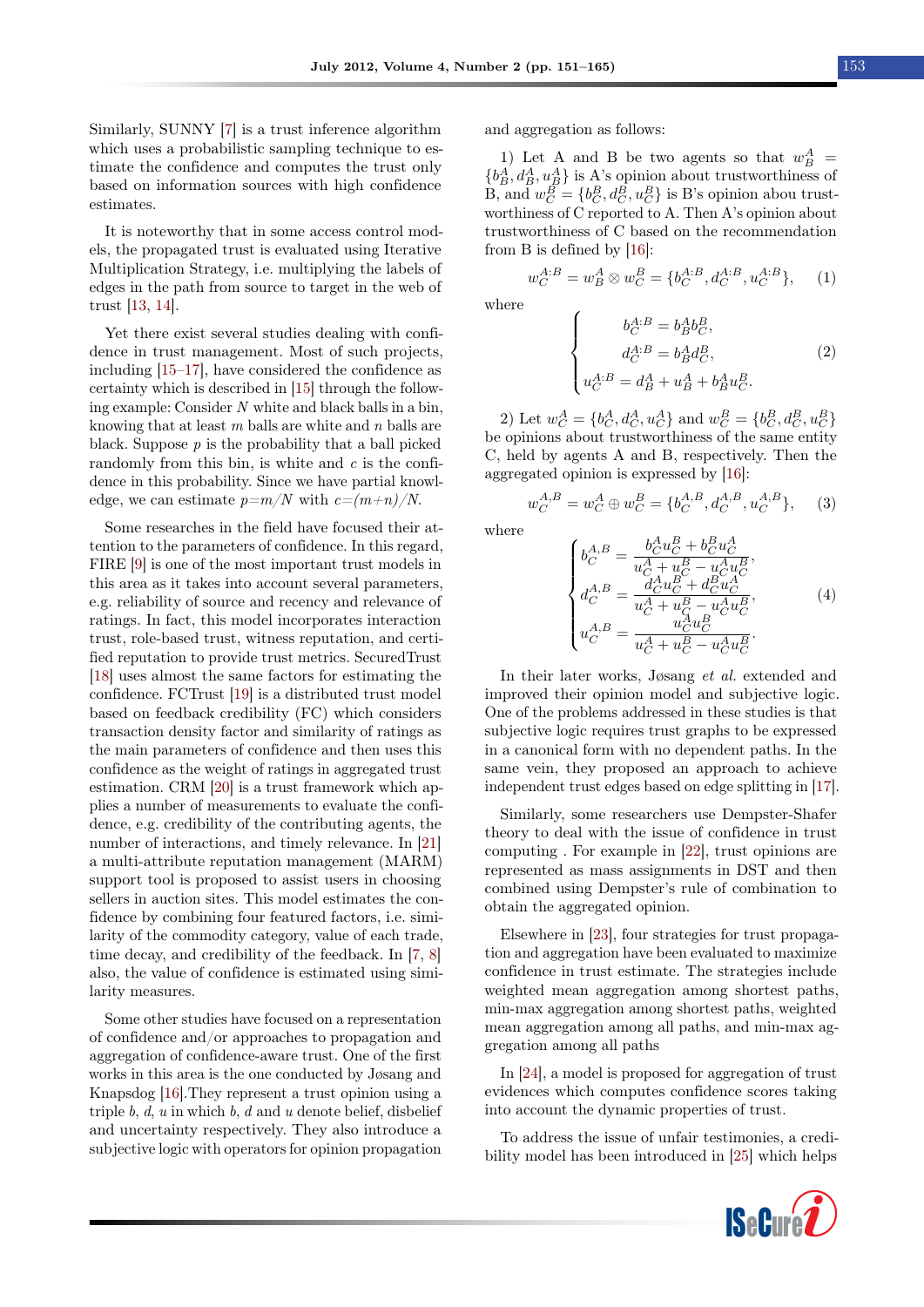the trusters evaluate the confidence of the witnesses who provide testimonies on the trustees and guides the trusters how to filter and aggregate testimonies based on the evaluation of confidence.

In [\[26\]](#page-13-18) the authors maintain that a single trust value cannot depict the real trust level very well under certain circumstances. They therefore suggest a trust vector which consists of three values: final trust level, service trust trend, and service performance consistency level. In fact, the two latter values represent some kind of confidence. The present paper also introduces an aggregation method in which each rating with a clear distance to the average of ratings is taken as marginal. Marginal ratings are then discarded in aggregation as they are not confident.

Most of the other studies in this regard, including [\[7](#page-12-3)[–9\]](#page-13-0), make use of the well-known weighted-averaging method to compute the resultant of trust opinions. In this method, when the source entity receives reports from two or more appraisers on the target entityŠs trustworthiness level, it considers its own confidence in each appraiser as the weight of that appraiser and then calculates the weighted average of all received values.

### <span id="page-3-0"></span>3 The Proposed Framework

In the field of trust management, confidence is considered as a metric that represents the accuracy of the trust values [\[27\]](#page-13-19). In fact, it denotes the capacity in which an entity is assured about its own or another entity's assessment on a target entity's trustworthiness level. In other words, the confidence that  $n$  has in  $n_0$  is n's belief on the correctness of information provided by  $n_0$  [\[7\]](#page-12-3).

As an example, suppose that entity S asks entity A about D's trustworthiness level and A replies with 0.7. In this opinion, however, S's (or A's itself) confidence may be 0.8.

Therefore, there appears to exist a need to a suitable way of representing the concept of confidence along with trust. It is also important to have methods for propagating and aggregating confidence-aware trust opinions.

In this section, using intervals, we first introduce a novel idea of representing trust and confidence, both together. Then the two operations, multiplication and summation are defined on these intervals, which may be used for propagation and aggregation purposes.

#### 3.1 Representation of Trust and Confidence using Interval Notation

When trust and confidence are denoted with two distinct numbers, simultaneous calculation of the two will be difficult. To bridge this gap, these two values are proposed to be integrated in a new representation using intervals, as shown in [\(5\)](#page-3-1) below.

<span id="page-3-1"></span>
$$
TI = [C * T, C * T + 1 - C]
$$
 (5)

Where  $TI$  is Trust Interval, and  $C$  and  $T$  are confidence and trust values respectively.

We now explain how the lower and upper bounds of the trust interval in [\(5\)](#page-3-1) are obtained: in order to determine the lower bound of the trust interval, we should consider the case when base rate is  $a = 0$ . Base rate determines how uncertainty is to contribute to the opinion's probability expectation value [\[17\]](#page-13-7). C is the level of confidence and thus  $1 - C$  is the value of uncertainty. Since trust is reported as  $T$ , the minimum value of the confident trust is  $C * T$ . Consequently, the lower bound of the trust interval is achieved as shown by  $(6)$ .

<span id="page-3-2"></span>
$$
L = C \cdot T + (1 - C) \cdot a = C \cdot T + (1 - C) \cdot 0 = C \cdot T.
$$
 (6)

To determine the upper bound of the trust interval, on the other hand, we should consider the case when a=1, finally arriving at [\[7\]](#page-12-3) as for the upper bound.

<span id="page-3-3"></span>
$$
U = C * T + (1 - C) * a
$$
  
= C \* T + (1 - C) \* 1  
= C \* T + 1 - C. (7)

As an example, assume  $T = 0.7$ . With some different values of C, the trust intervals will be as follows:

$$
C = 0 \rightarrow TI = [0, 1]
$$
  
\n
$$
C = 0.5 \rightarrow TI = [0.35, 0.85]
$$
  
\n
$$
C = 0.8 \rightarrow TI = [0.56, 0.76]
$$
  
\n
$$
C = 1 \rightarrow TI = [0.7, 0.7]
$$

In fact, in the case of  $C = 0$ , there is no confidence in the opinion of the appraiser at all. This means that no valuable knowledge is obtained about the trustworthiness level of the target. Therefore, the trust interval is [0,1]. Note that in the case of  $C = 0$ , the trust interval is independent of the value of T and is always  $[0,1]$ . As C is increased, the trust interval becomes narrower and the lower and upper bounds approach to T. Finally in the case of  $C = 1$ , there is an absolute confidence in the appraiser's opinion. Hence, the trust estimation is quite accurate and the lower and upper bounds of the trust interval are the same and equal to  $T$ , i.e. [0.7,0.7], in our example.

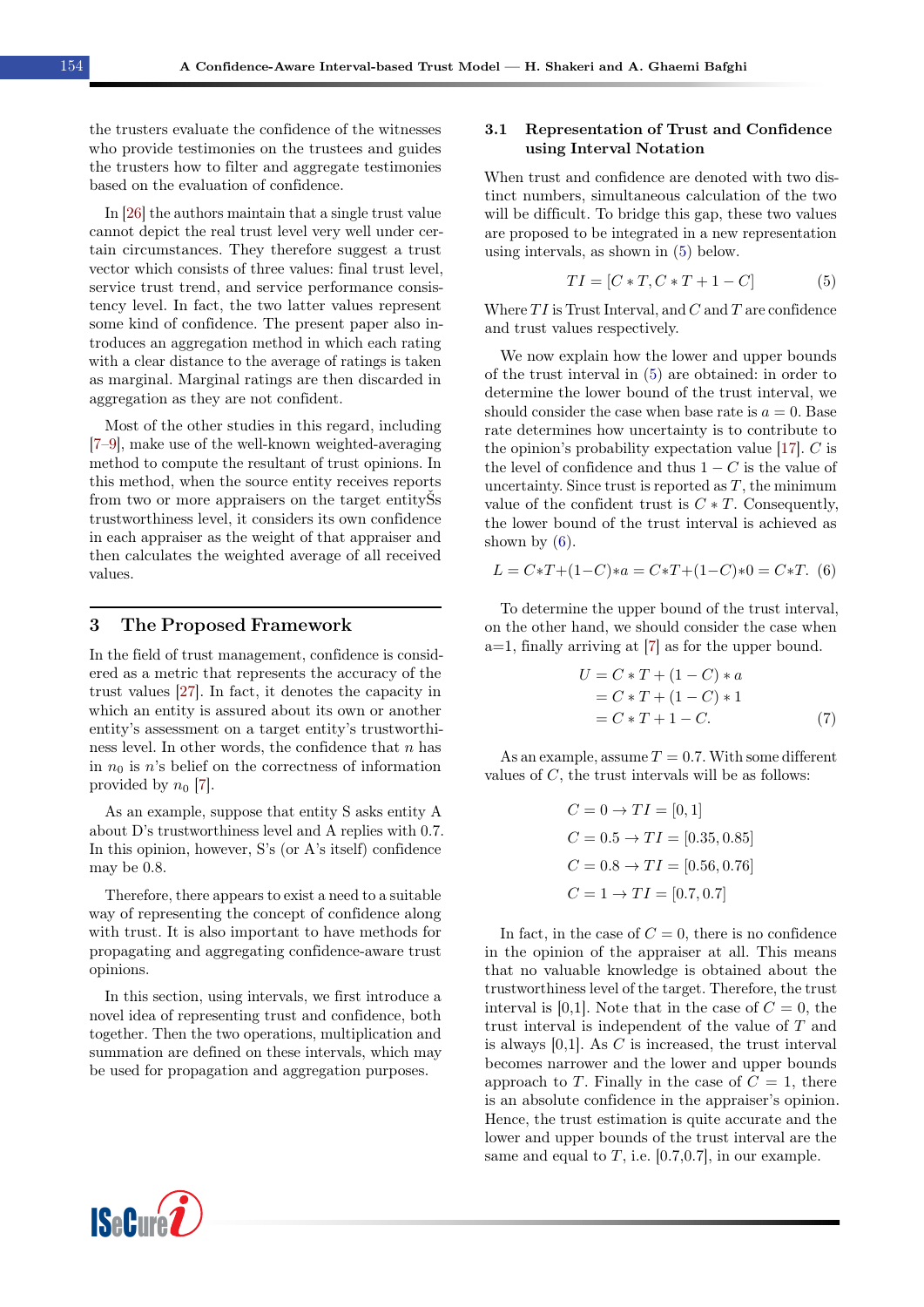It is believed that using an integrated interval for representing both trust and confidence is clearer and more intuitive in comparison to using two distinct variables for them. However, the values of trust and confidence can be again extracted from the trust interval anytime needed, especially for evaluation purposes where different methods are to be compared. To this end, one may consider [\(6\)](#page-3-2) and [\(7\)](#page-3-3) as a system of two equations and solve the system for  $T$  and  $C$ . Thus, trust and confidence will be obtained as in [\(8\)](#page-4-0) and [\(9\)](#page-4-1).

<span id="page-4-0"></span>
$$
T = \frac{L}{1 + L - U} = \frac{L}{1 - W}
$$
 (8)

<span id="page-4-1"></span>
$$
C = 1 - W \tag{9}
$$

where W is the width of the trust interval, defined as

$$
W = U - L \tag{10}
$$

The idea of using interval concept for representing trust and confidence proposed here is conceptually similar to the one introduced by Jøsnag in [\[16\]](#page-13-13). As mentioned earlier in [Section 2,](#page-1-1) Jøsnag's model uses a triple to represent belief, disbelief, and uncertainty. However, it is believed that, due to using the wellknown concept of interval, the proposed notation is more intuitive compared with the one put forth by Jøsang. It has to be noticed yet, that these two notations are convertible to each other. For instance, using [\(11\)](#page-4-2) and [\(12\)](#page-4-3), we can easily convert Jøsang's notation to our proposed model.

<span id="page-4-2"></span>
$$
L = B \tag{11}
$$

<span id="page-4-3"></span>
$$
U = 1 - d \tag{12}
$$

Note that in J $\alpha$ sang's notation, u is not an independent variable and may be obtained having  $b$  and  $d$  as  $u = 1 - (b + d)$ . The value of u is equivalent to the width of the trust interval in our representation. For example, the triple 0.5,0.3,0.2 in Jøsang's model is represented as the interval [0.5,0.7] in the new notation.

The center of a trust interval may be considered as the probability expectation value of trust, when  $a = 0.5$ . It should not be mistaken for the value of T that is obtained from [\(8\)](#page-4-0). Consider the trust interval [0.6,0.8] for example. The center of the interval is 0.7 meaning that, supposing  $a = 0.5$ , the expectation value of trust is 0.7. The value of 0.75, on the other hand, is obtained for  $T$  from  $(8)$ , with a value of 0.8 for  $C$  obtained from  $(9)$ . From the probability point of view, we may arrive at the conclusion that "with the probability of 0.8, the trust value is 0.75, while with the probability of  $0.2$  the trust value is unknow". As another example, consider the trust interval [0.4,1]. The center of this interval is also 0.7. Therefore, once

again the expectation value of trust, for  $a = 0.5$ , is 0.7. However, the values of 1 and 0.4 are obtained from  $(8)$  and  $(9)$  for T and C, respectively. In fact, though the expectation values of trust in the two intervals are the same, the first interval reflects a higher level of confidence.

#### 3.2 Trust Interval Multiplication

Suppose that the entity S (source) has some trust in the intermediate entity X represented by  $[L_{SX}, U_{SX}]$ . S asks X to report its opinion about the trustworthiness level of the entity D (destination or target). X replies in the form of trust interval  $[L_{XD}, U_{XD}]$  (In practice S may first receive from X the values of trust and confidence as distinct variables. In such a case it should calculate the trust interval using  $(5)$ , replacing T in  $(5)$ with X's reported trust in D, and C with X's confidence in its own opinion). To determine the final assessment of S on D's trustworthiness as the value of propagated trust, and the capacity in which this estimation is confident, a special kind of multiplication operator is being defined for trust intervals, as represented in [\(13\)](#page-4-4)- [\(15\)](#page-4-5). Note that this does not refer to the classic interval multiplication operator, but rather a novel operator which reflects trust and confidence propagation.

<span id="page-4-4"></span>
$$
[L_{SX}, U_{SX}] \otimes [L_{XD}, U_{XD}] = [L_{SD}, U_{SD}] \qquad (13)
$$

such that

<span id="page-4-6"></span>
$$
L_{SD} = L_{SX} L_{XD} \tag{14}
$$

<span id="page-4-5"></span>
$$
L_{SD} = 1 - L_{SX}(1 - U_{XD})
$$
 (15)

Where  $[L_{SD}, U_{SD}]$  denotes the final propagated trust interval.

Equations [\(14\)](#page-4-6) and [\(15\)](#page-4-5) are obtained from transferring [\(2\)](#page-2-0) into interval space.

In order to illustrate the concept and applications of interval notation as well as the multiplication operator defined in [\(14\)](#page-4-6) and [\(15\)](#page-4-5), the product of some different pairs of intervals have been computed, the results of which are reported in [Table 1.](#page-5-0) As expressed by [\(13\)](#page-4-4), in interval multiplication, the upper bound of first interval is of no role. That is why it is denoted by  $x$ in the table.

Using [\(13\)](#page-4-4)-[\(15\)](#page-4-5) and the results summarized in [Ta](#page-5-0)[ble 1,](#page-5-0) we now investigate some of the trust interval multiplication properties as described below:

1) If  $[L_{SX}, U_{SX}] = [1, 1]$ , then the product is equal to  $[L_{XD}, L_{XD}]$ . In other words, [1,1] is the left identity element for trust interval multiplication operator. This is justifiable because S has absolute confident trust in X and thus accepts its recommendations exactly.

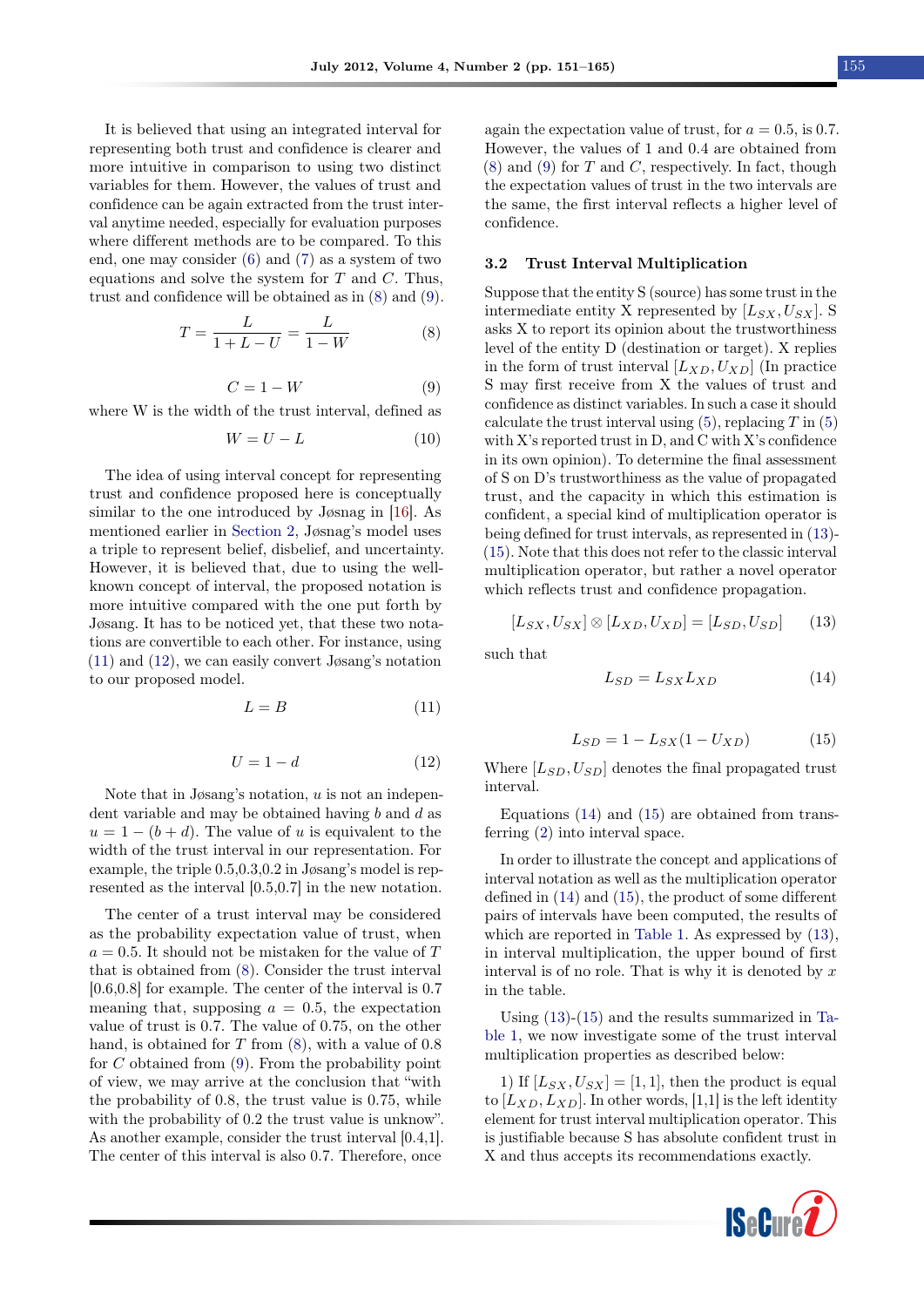2) The proposed operation of trust interval multiplication is not commutative. For example we have

<span id="page-5-2"></span>
$$
[0, 0.33] \otimes [0.33, 0.66] = [0, 1],
$$

whereas

$$
[0.33, 0.66] \otimes [0, 0.33] = [0, 0.78].
$$

3) The product is independent of  $U_{SX}$ . In other words, in trust interval multiplication, only the lower bound of the left operand is important. This is notcomes as no surpriseing because since in computing both the upper and lower bounds of the result interval, we should apply only the minimum of confident trust is to be applied from source to the intermediate node, i.e.  $L_{SX}$ . This is eEquivalent to the fact that in [\(2\)](#page-2-0),  $d_{AB}$  has no role in computing  $b_C^{A:B}$ ,  $d_C^{A:B}$  and even  $u_C^{A:B}$  (if we extend the formula of  $u_C^{A:B}$ , we see that it is independent of  $d_{AB}$ ).

4) If  $L_{SX} = 0$ , then the product of two intervals will always be  $[0,1]$ . In fact, in such a case the source  $(S)$ has no confident trust in the intermediate  $node(X)$ at all; hence, X's recommendations do not provide any confident information to S. As mentioned before in this section, this case is represented by the trust interval [0,1].

5) If  $[L_{XD}, U_{XD}] = [0, 1]$ , then the product of trust intervals will also be [0,1]. This is true as in such a case, X has no confidence in its own assessment about D at all, and it is obvious that the propagated trust interval will be absolutely unconfident as well. It has to be noted again that the trust interval [0,1] reflects zero confidence.

6) [Theorem 1](#page-5-1) states that, in trust interval multiplication, the trust value of the result is equal to the trust value of the right operand.

<span id="page-5-1"></span>Theorem 1. Let's represent the values of trust related to the trust intervals  $[L_{XD}, U_{XD}]$  and  $[L_{SD}, U_{SD}]$  in [\(13\)](#page-4-4) with  $[T_{XD}]$  and  $[T_{SD}]$ , respectively. Then we will have  $[T_{SD} = T_{XD}].$ 

<span id="page-5-0"></span>*Proof.* Using  $(8)$ ,  $(14)$  and  $(15)$ , we may write:

$$
T_{SD} = \frac{L_{SD}}{1 + L_{SD} - U_{SD}}
$$
  
= 
$$
\frac{L_{SX}L_{XD}}{1 + L_{SX}L_{XD} - 1 + L_{SX}(1 - U_{XD})}
$$
  
= 
$$
\frac{L_{XD}}{L_{XD} + (1 - U_{XD})} = \frac{L_{XD}}{1 + L_{XD} - U_{XD}} = T_{XD}
$$

#### 3.3 Trust Interval Summation

Suppose that the entity S (source) asks two intermediate entities A and B to report their opinions about the trustworthiness level of the entity D (destination or target). A and B send their replies in the form of trust intervals  $[L_A, U_A]$  and  $[L_B, U_B]$ , respectively. As mentioned above, it is possible for S to first receive the values of trust and confidence from A and B as distinct variables. In such a case it should calculate the trust interval using [\(5\)](#page-3-1). For example, for calculating  $[L_A, U_A]$ , C in [\(5\)](#page-3-1) should be replaced with S's confidence in A's opinion and T with A's reported trust in D. To determine what the final assessment of S is on D's trustworthiness as the resultant of A's and B's opinions, and in what capacity this estimation is confident, a special kind of summation operator for trust intervals is proposed, as illustrated in [\(16\)](#page-5-2)-[\(17\)](#page-5-3). Note again that this is not the classic interval summation operator, but a novel operator that determines the resultant of two opinions on the trustworthiness of a target entity.

$$
[L_A, U_A] \oplus [L_B, U_B] = [L_C, U_C] \tag{16}
$$

<span id="page-5-3"></span>
$$
L_C = \frac{L_A U_B + L_B U_A - 2L_A L_B}{W_A + W_B - W_A W_B},
$$
 (17)

<span id="page-5-4"></span>
$$
U_C = \frac{U_A U_B - L_A L_B}{W_A + W_B - W_A W_B},
$$
(18)

Where  $L_C$  and  $U_C$  denote the lower and upper bounds of the resultant's trust interval, respectively and W is the interval width.

Equations [\(17\)](#page-5-3) and [\(18\)](#page-5-4) are obtained from transferring [\(4\)](#page-2-1) into the interval space.

In order to illustrate the summation operator defined in  $(16)-(18)$  $(16)-(18)$  $(16)-(18)$ , we have computed the sum of some

Table 1. Product of some trust interval pairs.

| Intervals                                                |       | $[0,0]$ $[0,0.33]$ | [0, 0.66] |       |              | $[0,1]$ $[0.33,0.33]$ $[0.33,0.66]$ | [0.33, 1] | $[0.66, 0.66]$ $[0.66, 1]$ $[1,1]$ |                       |           |
|----------------------------------------------------------|-------|--------------------|-----------|-------|--------------|-------------------------------------|-----------|------------------------------------|-----------------------|-----------|
| $[0, x], 0 \leq x \leq 1$                                | [0,1] | [0,1]              | [0,1]     | [0,1] | 0,1          | [0,1]                               | [0,1]     | [0,1]                              | [0,1]                 | [0,1]     |
| $[0.33, x]$ , $0.33 \leq x \leq 1$ $[0.0.67]$ $[0.0.78]$ |       |                    | [0.0.89]  | [0,1] | [0.11, 0.78] | [0.11, 0.89]                        | [0.11,1]  | [0.22, 0.89]                       | [0.22,1]              | [0.33, 1] |
| $[0.66, x]$ , $0.66 \le x \le 1$ $[0, 0.34]$ $[0, 0.56]$ |       |                    | [0,0.78]  | 0,1   | [0.22, 0.56] | [0.22, 0.78]                        | [0.22,1]  | [0.44, 0.78]                       | $[0.44,1]$ $[0.66,1]$ |           |
| $\left[1,1\right]$                                       | [0,0] | [0,0.33]           | [0, 0.66] | [0,1] | [0.33, 0.33] | [0.33, 0.66]                        | [0.33, 1] | [0.66, 0.66]                       | [0.66, 1]             | [1,1]     |

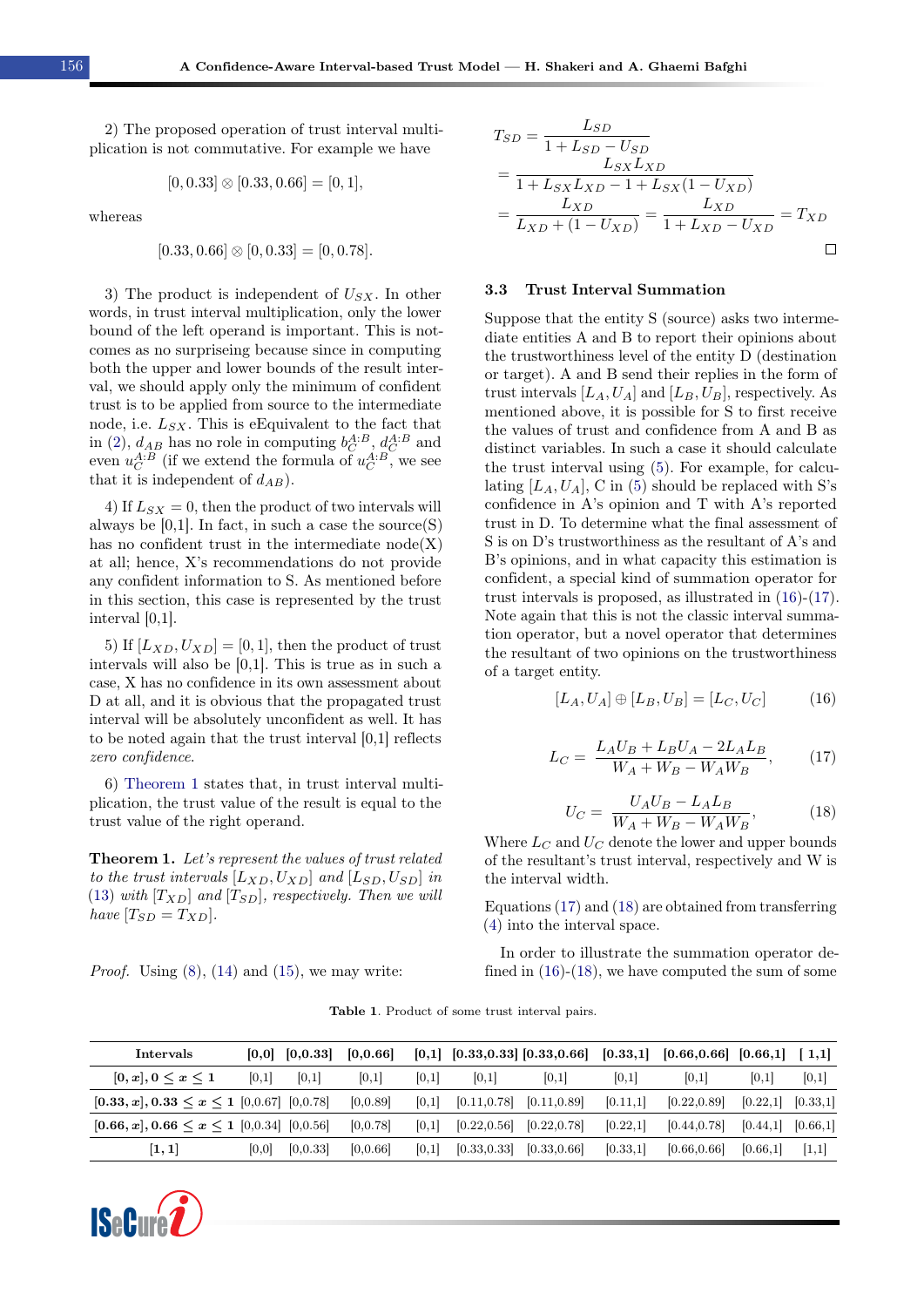<span id="page-6-0"></span>

| Intervals                    | [0, 0.25]    | [0, 0.5]                      | [0, 0.75]    | [0,1]         |               | $[0.25, 0.5]$ $[0.25, 0.75]$ | [0.25,1]     | [0.5, 0.75]  | [0.5,1]                       | [0.75,1]     |
|------------------------------|--------------|-------------------------------|--------------|---------------|---------------|------------------------------|--------------|--------------|-------------------------------|--------------|
| [0, 0.25]                    | [0, 0.14]    | [0,0.2]                       | [0, 0.23]    | [0, 0.25]     | [0.14, 0.29]  | [0.1, 0.3]                   | [0.08, 0.31] | [0.29, 0.43] | [0.2, 0.4]                    | [0.43, 0.57] |
| [0, 0.5]                     | [0,0.2]      | [0, 0.33]                     | [0, 0.43]    | [0, 0.5]      | [0.2, 0.4]    | [0.17, 0.5]                  | [0.14, 0.57] | [0.4, 0.6]   | [0.33, 0.67]                  | [0.6, 0.8]   |
| [0, 0.75]                    | [0, 0.23]    | [0, 0.43]                     | [0, 0.6]     | [0, 0.75]     | [0.23, 0.46]  | [0.21, 0.64]                 | [0.2, 0.8]   | [0.46, 0.69] | $[0.43, 0.86]$ $[0.69, 0.92]$ |              |
| [0,1]                        | [0, 0.25]    | [0,0.5]                       | [0, 0.75]    | [0,1]         | [0.25, 0.0.5] | [0.25, 0.75]                 | [0.25,1]     | [0.5, 0.75]  | [0.5,1]                       | [0.75,1]     |
| $[0.25, 0.5]$ $[0.14, 0.29]$ |              | [0.2, 0.4]                    | [0.23, 0.46] | [0.25, 0.0.5] | [0.29, 0.43]  | [0.3, 0.5]                   | [0.31, 0.54] | [0.43, 0.57] | [0.4, 0.6]                    | [0.57, 0.71] |
| [0.25, 0.75]                 | [0.1, 0.3]   | [0.17, 0.5]                   | [0.21, 0.64] | [0.25, 0.75]  | [0.3, 0.5]    | [0.33, 0.67]                 | [0.36, 0.79] | [0.5, 0.7]   | [0.5, 0.83]                   | [0.7, 0.9]   |
| [0.25,1]                     |              | $[0.08, 0.31]$ $[0.14, 0.57]$ | [0.2, 0.8]   | [0.25,1]      | [0.31, 0.54]  | [0.36, 0.79]                 | [0.4,1]      | [0.54, 0.77] | [0.57,1]                      | [0.77,1]     |
| $[0.5, 0.75]$ $[0.29, 0.43]$ |              | [0.4, 0.6]                    | [0.46, 0.69] | [0.5, 0.75]   | [0.43, 0.57]  | [0.5, 0.7]                   | [0.54, 0.77] | [0.57, 0.71] | [0.6, 0.8]                    | [0.71, 0.86] |
| [0.5,1]                      | [0.2, 0.4]   | [0.33, 0.67]                  | [0.43, 0.86] | [0.5,1]       | [0.4, 0.6]    | [0.5, 0.83]                  | [0.57,1]     | [0.6, 0.8]   | [0.67,1]                      | [0.8,1]      |
| [0.75,1]                     | [0.43, 0.57] | [0.6, 0.8]                    | [0.69, 0.92] | [0.75,1]      | [0.57, 0.71]  | [0.7, 0.9]                   | [0.77,1]     | [0.71, 0.86] | [0.8,1]                       | [0.86,1]     |

Table 2. Sum (resultant) of some trust interval pairs.

different pairs of trust intervals. [Table 2](#page-6-0) below summarizes the results in this regard.

Having [\(16\)](#page-5-2)-[\(18\)](#page-5-4) and the results in [Table 2](#page-6-0) at hand, we investigate some of the trust interval summation properties and explain in the following section how it gives the resultant of two or more opinions in different cases:

1) Sum of two similar or equal trust intervals reflects the confidence increment as the opinions confirm each other. For example sum of the two equal trust intervals [0.25,0.5] and [0.25,0.5] is [0.29,0.43]. As mentioned earlier, a reduction in the interval width indicates the increment of confidence.

2) If we add two or more different (and possibly contradictory) opinions, again the result interval will be narrower than both operand intervals. However, the result is a trust interval that reflects the resultant. Therefore, sum of the two intervals of [0,0.5] and [0.75,1], for instance, would be [0.6,0.8].

As another example, suppose that we are to determine the sum (resultant) of four people's opinions given in the form of trust intervals as follows:

$$
P1 = [0.6, 0.8]
$$

$$
P2 = [0.6, 0.8]
$$

$$
P3 = [0.5, 0.75]
$$

$$
P4 = [0.1, 0.3]
$$

The step-by-step calculation displays how the resultant is obtained for the first three opinions confirming each other and the fourth opinion contradicting them:

$$
P_1 \oplus P_2 = [0.67, 0.78]
$$
  
\n
$$
(P_1 \oplus P_2) \oplus P_3 = [0.67, 0.75]
$$
  
\n
$$
((P_1 \oplus P_2) \oplus P_3) \oplus P_4 = [0.53, 59]
$$

The resultant achieved in this way is different from the usual weighted average described in [Section 2.](#page-1-1) In fact, this method for calculating the resultant is more accurate than the weighted average. Later in [Section 5,](#page-10-0) we report the results of experiments confirming this idea.

3) The sum of any trust interval X and the interval  $[0,1]$  is X itself. In other words,  $[0,1]$  is the additive identity of the trust intervals. This property is explained here: as was discussed before, the trust interval [0,1] provides no valuable knowledge about the trustworthiness level of the target. Therefore, adding it to any other trust interval X has no affect and the sum will be X itself.

4) [Theorem 2](#page-6-1) states that in trust interval summation, the width of the result is always less than, or equal to, the width of each summed interval.

<span id="page-6-1"></span>**Theorem 2.** Let R be the resultant (sum) of two trust intervals A and B according to [\(16\)](#page-5-2)-[\(18\)](#page-5-4) and widths of the three intervals equal to  $W_R$ ,  $W_A$ , and  $\mathcal{W}_B$  respectively. Then we always have

$$
(a) \ W_R \le W_A,\tag{19}
$$

$$
(b) \ W_R \le W_B,\tag{20}
$$

with equality possible only in the case where an arbitrary interval is summed to the interval [0,1].

Proof. (a) is proved below. The same procedure can be followed for (b) as well.

$$
W_R = U_R - L_R = \frac{U_A U_B + L_A L_B - L_A U_B - L_B U_A}{W_A + W_B - W_A W_B}
$$
  
= 
$$
\frac{(U_A - L_A) (U_B - L_B)}{W_A + W_B - W_A W_B}
$$
  
= 
$$
\frac{W_A W_B}{W_A + W_B - W_A W_B}
$$
 (21)

<span id="page-6-2"></span>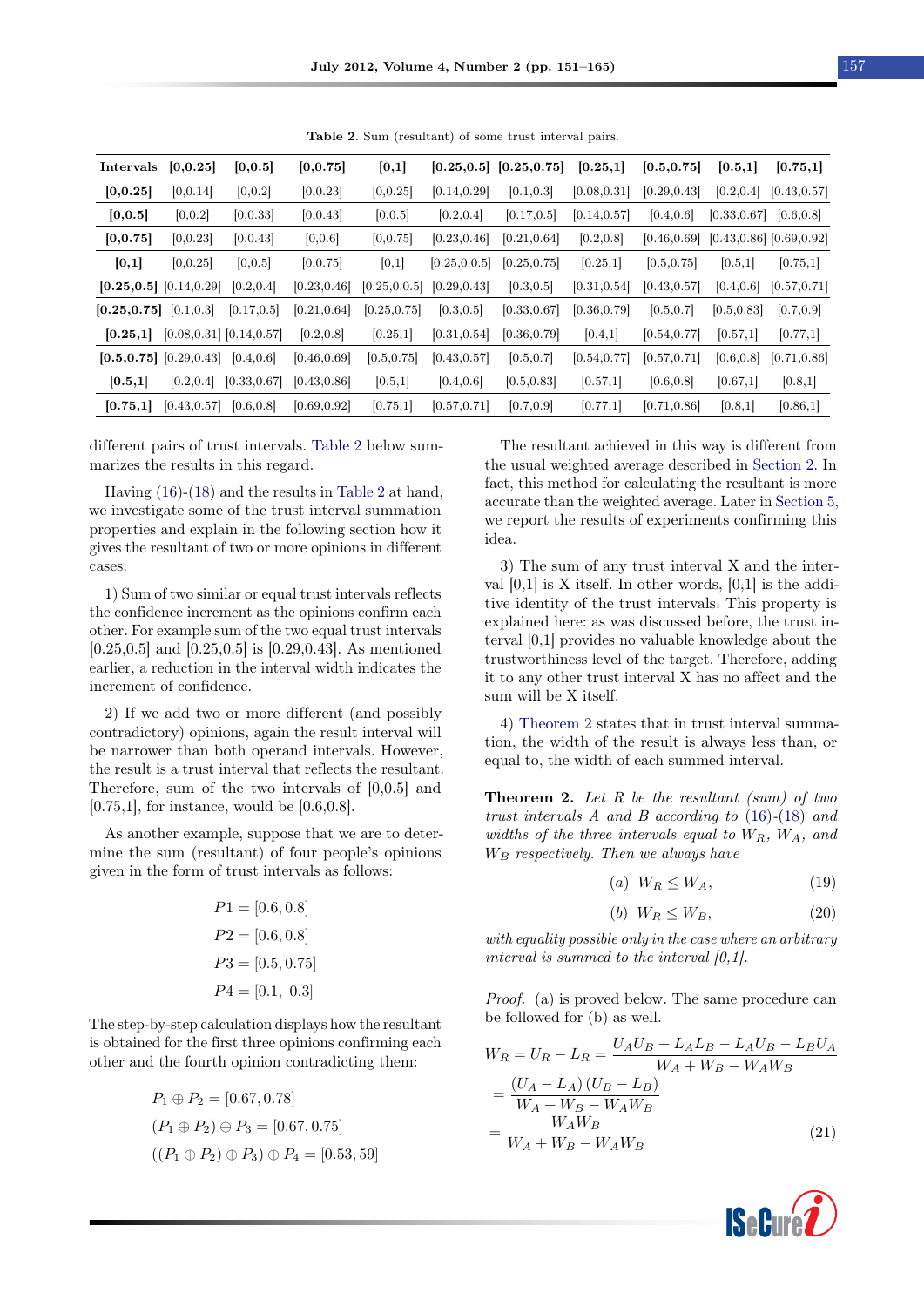$\Box$ 

$$
W_R - W_A = \frac{W_A W_B}{W_A + W_B - W_A W_B} - W_A
$$
  
= 
$$
\frac{W_A^2 (W_B - 1)}{W_A + W_B - W_A W_B}
$$
 (22)

We know that  $W_A^2 \geq 0$ . On the other hand, WB is less than or equal to 1. Therefore,  $W_B - 1 \leq 0$ . In addition, since  $W_A$  and  $W_B$  are both less than or equal to 1, the denominator is a positive number. Then we have

or

<span id="page-7-3"></span>
$$
W_R - W_A \le 0
$$

 $W_R \leq W_A$ 

The fact that the width of sum interval is less than the width of each summed interval indicates that summation of two trust intervals magnifies the confidence and reduces the uncertainty. In fact, when the opinions of two people are being obtained, we have more confidence and less uncertainty comparing to the case where only the opinion of a single person is available. Obviously, the more numbers of opinions we add, the higher the confidence will be. In order to attain the maximum confidence, i.e. 1, infinite numbers of opinions need to be added.

5) [Theorem 3](#page-7-0) states that if two trust intervals with equal values of trust  $(T)$  are added, the trust value itself does not change.

<span id="page-7-0"></span>**Theorem 3.** Let R be the resultant (sum) of two trust intervals A and B that are based on the same value of trust, i.e.  $T_A = T_B = T$ , or equivalently

$$
\frac{L_A}{1 - W_A} = \frac{L_B}{1 - W_B} = T
$$
 (23)

then we will have

$$
T_R = T \tag{24}
$$

Proof. From [\(8\)](#page-4-0), we have

<span id="page-7-2"></span>
$$
T_R = \frac{L_R}{1 - W_R} \tag{25}
$$

On the other hand, we may rewrite the formula for LR based on  $(17)$  as follows:

$$
L_R = \frac{L_A U_B + L_B U_A - 2L_A L_B}{W_A + W_B - W_A W_B}
$$
  
= 
$$
\frac{L_A (U_B - L_B) + L_B (U_A - L_A)}{W_A + W_B - W_A W_B}
$$
  
= 
$$
\frac{L_A W_B + L_B W_A}{W_A + W_B - W_A W_B}
$$
 (26)

Replacing the values of  $L_R$  from [\(26\)](#page-7-1) and  $W_R$  from  $(21)$  in  $(25)$ , we obtain



$$
T_R = \frac{L_A W_B + L_B W_A}{W_A + W_B - 2W_A W_B}
$$
  
= 
$$
\frac{L_A W_B + L_B W_A}{W_A (1 - W_B) + W_B (1 - W_A)}
$$
  
= 
$$
\frac{L_A (W_B + W_A \frac{L_B}{L_A})}{(1 - W_A) (W_B + W_A \frac{1 - W_B}{1 - W_A})}
$$
(27)

From [\(23\)](#page-7-3), we conclude

<span id="page-7-5"></span><span id="page-7-4"></span>
$$
\frac{1 - W_B}{1 - W_A} = \frac{L_B}{L_A} \tag{28}
$$

Merging [\(27\)](#page-7-4) and [\(28\)](#page-7-5), we arrive at

$$
T_R = \frac{L_A(W_B + W_A \frac{L_B}{L_A})}{(1 - W_A)(W_B + W_A \frac{L_B}{L_A})} = \frac{L_A}{1 - W_A} = T
$$
\n(29)

6) The proposed operation of trust interval summation is commutative. This property is obvious from [\(16\)](#page-5-2)-[\(18\)](#page-5-4). This property may also be observed in [Ta](#page-6-0)[ble 2,](#page-6-0) which is symmetric with respect to the main diagonal.

7) The operator is associative as well. The proof for associativity, on the other hand, is simple, but too long to be included here. It can be illustrated using an example:

$$
([0.2, 0.6] \oplus [0.35, 0.5]) \oplus [0.25, 0.8]
$$
  
= [0.35, 0.47]  $\oplus$  [0.25, 0.8] = [0.37, 0.48]  
[0.2, 0.6]  $\oplus$  ([0.35, 0.5]  $\oplus$  [0.25, 0.8])  
= [0.2, 0.6]  $\oplus$  [0.37, 0.51] = [0.37, 0.48]

8) The commutativity and associativity properties imply that changing the order of the received opinions and summation process does not change the final result. One may argue that this is not true when people are to decide based on two or more recommendations. For example, one might not come up with the same conclusion if s/he receives a confirming opinion about something first and a disconfirming one later compared to when he receives the same two opinions in the reverse order. This can be accounted for by the subjectivity in human decision making. However, objective methods are to be employed in trust management as they will be executed by machines, even if the raw opinions are provided by people.

#### 3.4 Scalar by Interval Multiplication

<span id="page-7-1"></span>The width of the result interval comes even narrower, if more than two equal opinions are added. According to theorems [2](#page-6-1) and [3,](#page-7-0) more equal opinions added together, yield more confidence in the resultant, without changing the trust. The sum of multiple equal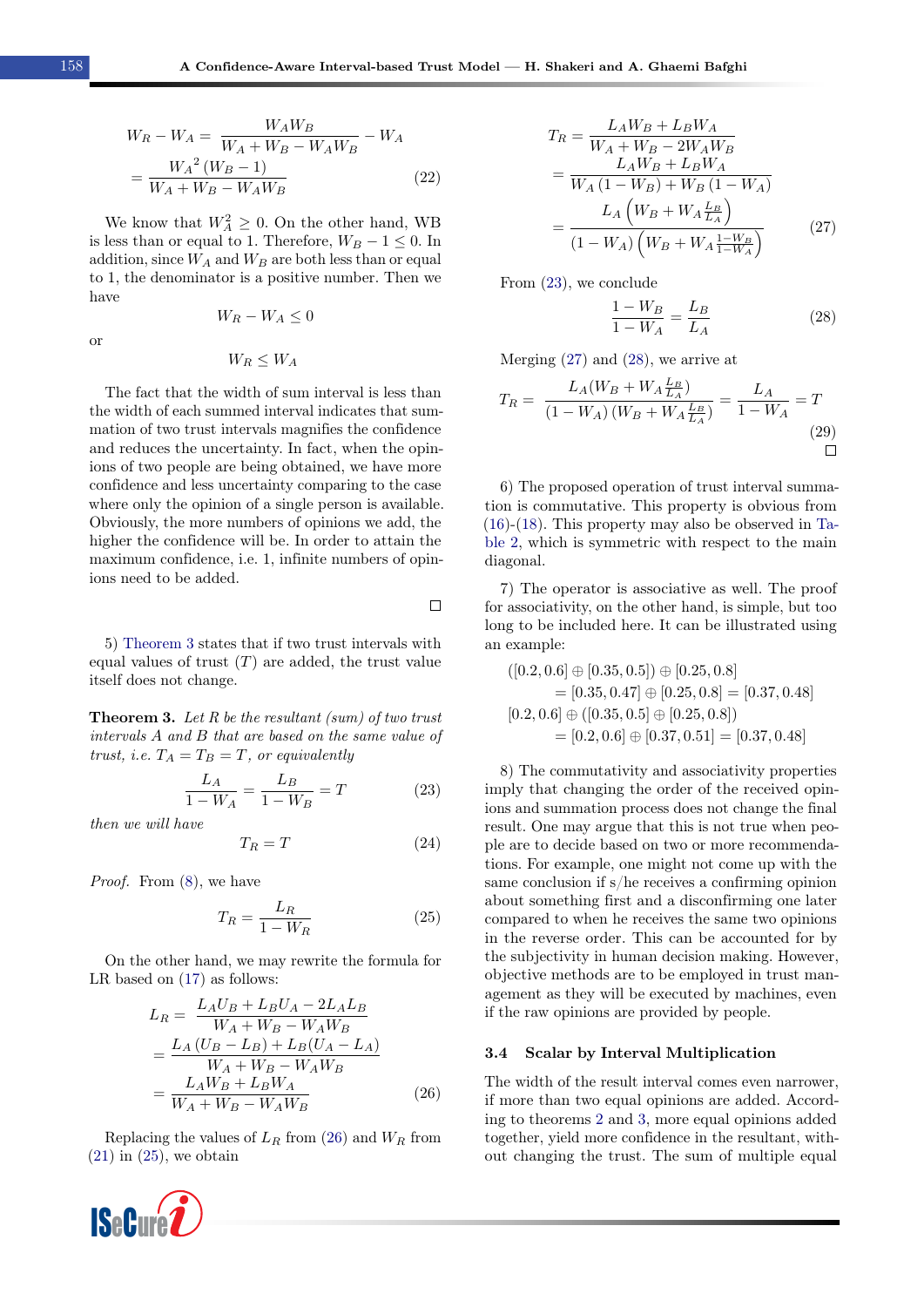opinions may be regarded as a kind of scalar by trust interval multiplication. Based on this, the results of multiplication of numbers 1 through 4 and also 100 by the trust interval [0.25,0.5] are presented in [Table 3.](#page-8-1) It is to be noted again that this is not the classic scalar by interval multiplication, but a novel multiplication operator which describes the resultant of some equal opinions. The formal definition of this operator is as follows:

**Definition 1.** Let n is be a natural number, i.e.  $n \in \mathbb{R}$  $N_0$ , and [L, U] is be a trust interval. Then the scalar multiplication of n by  $[L, U]$  is defined as:

$$
n * [L, U] = [L(n), U(n)]
$$
  
= 
$$
\begin{cases} [0, 1], & n = 0 \\ [L, U] \oplus ((n - 1) * [L, U]), & otherwise \end{cases}
$$

[Theorem 4](#page-8-2) suggests formulas for calculating the result of scalar multiplication of trust intervals.

<span id="page-8-2"></span>**Theorem 4.** Let  $[L^{(n)}, U^{(n)}]$  be the result of  $n * [L, U], n \in N_0$ , where the width of  $[L, U]$  is W. Then we have

<span id="page-8-4"></span>
$$
L^{(n)} = \frac{nL}{n - (n-1)W}
$$
 (30)

<span id="page-8-5"></span>
$$
U^{(n)} = \frac{U + (n-1)L}{n - (n-1)W}
$$
\n(31)

Proof. Theorem can be proved using mathematical induction on n. However, the proof is, though rather simple, too long to be included here.  $\Box$ 

<span id="page-8-1"></span>Table 3. Summation of some equal opinions (Multiples of [0.25, 0.5]).

|                                                                         |  | $1*[0.25, 0.5]$ $2*[0.25, 0.5]$ $3*[0.25, 0.5]$ $4*[0.25, 0.5]$ $100*[0.25, 0.5]$ |
|-------------------------------------------------------------------------|--|-----------------------------------------------------------------------------------|
| $[0.25, 0.5]$ $[0.29, 0.43]$ $[0.3, 0.4]$ $[0.31, 0.38]$ $[0.33, 0.34]$ |  |                                                                                   |

[Theorem 5](#page-8-3) determines the limit of  $n * [L, U]$  when n approaches infinity.

<span id="page-8-3"></span>**Theorem 5.** Let  $T$  be the trust value on which the trust interval  $[L, U]$  is constructed. Then

$$
\lim_{n \to \infty} [L^{(n)}, U^{(n)}] = [T, T]
$$
\n(32)

Proof. According to [\(30\)](#page-8-4), we have

$$
\lim_{n \to \infty} L^{(n)} = \lim_{n \to \infty} \frac{nL}{n - (n-1)W}
$$

$$
= \lim_{n \to \infty} \frac{nL}{n \left(1 - \frac{n-1}{n}W\right)} \tag{33}
$$

And we know

<span id="page-8-6"></span>
$$
\lim_{n \to \infty} \frac{n-1}{n} = 1,\tag{34}
$$

thus we will arrive at

$$
\lim_{n \to \infty} L^{(n)} = \lim_{n \to \infty} \frac{nL}{n(1 - W)} = \frac{L}{1 - W} = T. \tag{35}
$$

Similarly , from [\(31\)](#page-8-5), we conclude

$$
\lim_{n \to \infty} U^{(n)} = \lim_{n \to \infty} \frac{U + (n - 1)L}{n - (n - 1)W}
$$

$$
= \lim_{n \to \infty} \frac{n\left(\frac{U}{n} + \frac{n - 1}{n}L\right)}{n\left(1 - \frac{n - 1}{n}W\right)} \tag{36}
$$

We also know that

<span id="page-8-8"></span><span id="page-8-7"></span>
$$
\lim_{n \to \infty} \frac{U}{n} = 0 \tag{37}
$$

Considering [\(34\)](#page-8-6) and [\(37\)](#page-8-7), we obtain from [\(36\)](#page-8-8),

$$
\lim_{n \to \infty} U^{(n)} = \frac{L}{1 - W} = T \tag{38}
$$

Now, the last column of [Table 3](#page-8-1) can be interpreted based on [Theorem 5.](#page-8-3)  $\Box$ 

#### 3.5 Trust Intervals as an Algebraic System

Consider the set of all intervals in the range of 0 through 1, with distinct lower and upper bounds:

$$
A = [a, b] | a, b \in [0, 1], a \neq b \tag{39}
$$

The set A with our summation operator defined in [\(16\)](#page-5-2)-[\(18\)](#page-5-4) may be considered as an algebraic structure. This structure has two properties: associativity and identity element, which are investigated earlier in this section. Thus A may beconsidered as a *monoid*.

However, A is not a group, as it does not satisfy the invertibility property. To satisfy this property, for any interval, we would have  $[a, b] \in A$ , as well as an inverse interval [a',b'] such that

$$
[a, b] \oplus [a', b'] = [0, 1] \tag{40}
$$

Nevertheless, this is impossible if the width of the interval [a,b] is less than 1, since, according to [Theo](#page-6-1)[rem 2,](#page-6-1) the width of the result is always less than the width of each summed interval in such cases.

### <span id="page-8-0"></span>4 Trust Inference Algorithm Based on the Proposed Framework

A trust inference problem is a triple  $(TN, n0, n_{\infty})$ where  $TN$  is the trust network or web of trust. It is, as described in section 1, a directed labeled graph in which the vertexes denote entities and the label of an edge  $v_i v_j$  signifies the value of direct trust the entity I has in the entity j.  $n_0$  and  $n_\infty$  are the source and the target nodes in  $TN$ , respectively. A solution to a trust inference problem is a trust value from the interval [0,1] that describes the amount of trust the source has

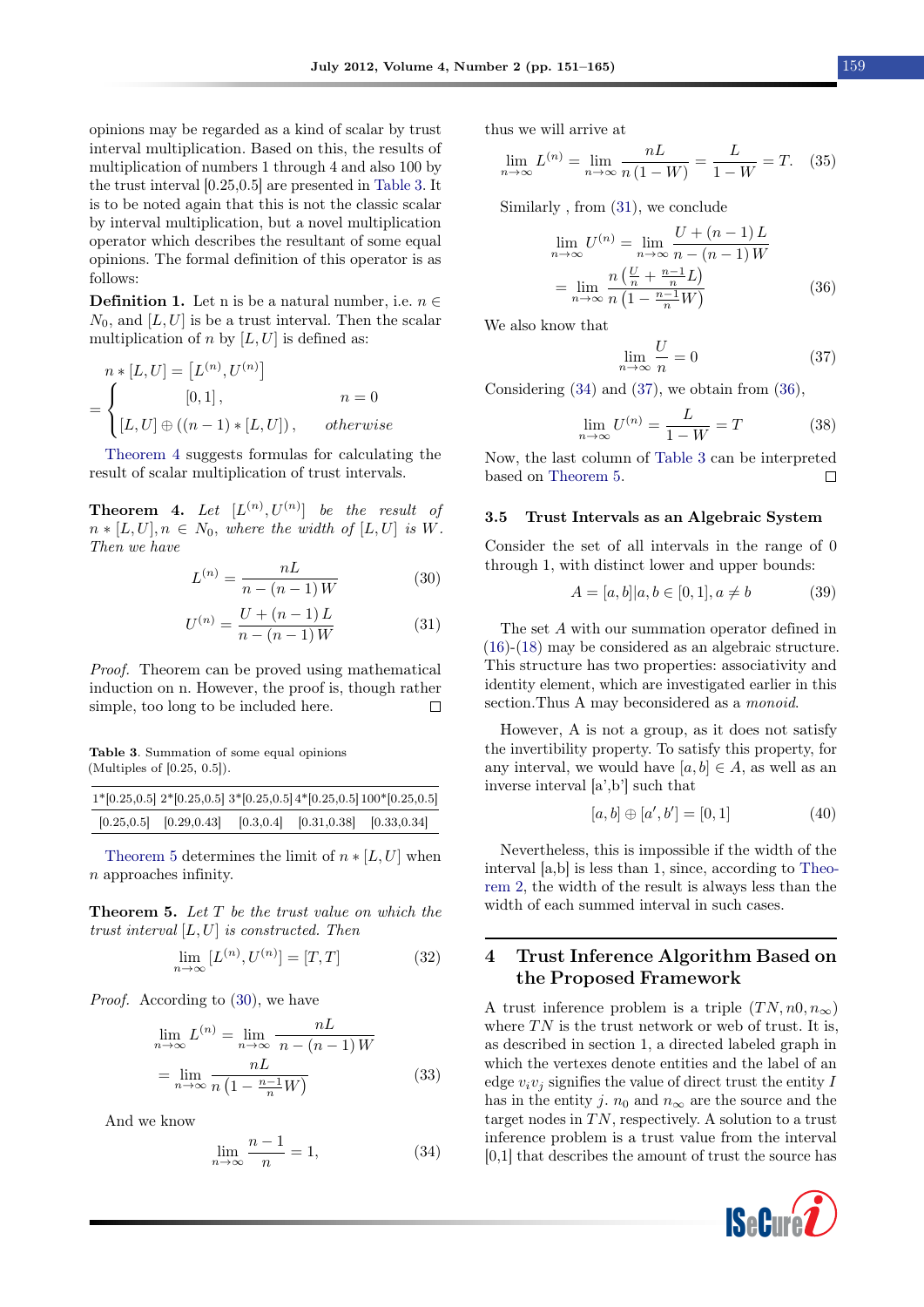in the target. If there is no solution, then the amount of trust of the source in the target remains unknown [\[8\]](#page-13-12).

If the source node has some experience of interacting with the target, it can usually evaluate the target's trustworthiness level directly and the result of this evaluation is reflected in the trust network using a direct edge (arc) from source to target. In such a case, the solution to the trust inference problem is often simply the label of that edge. However, the difficulty of trust inference problem arises when the source node has no experience of prior interaction with the target node. For such a case, it is necessary to find ways of estimating the trust value indirectly based on the recommendations from intermediate nodes and other ways.

In this section, first the algorithm for calculating the inferred trust is being proposed. Since the confidence used in this algorithm is estimated based on a novel multi-measure approach, a description of this approach will also be provided.

#### 4.1 Trust Estimation Algorithm

As was also discussed before, trust interval multiplication and summation operators refer to computing propagated and aggregated confidence-aware trust, respectively. Therefore, the two operators can be combined in order to estimate the trust from a source to a target in the web of trust. For example, to estimate the trust from node S to node D in the web of trust in [Figure 1,](#page-1-0) we can compute

$$
TI_{SD}=TI_{SA}\otimes TI_{AB}\otimes TI_{BD}\oplus TI_{SC}\otimes TI_{CD}.
$$

Having this in mind, the algorithm proposed here to find the solution to trust inference problem can be represented as in Algorithm [1.](#page-9-0) To estimate the value of trust from the source node  $(s_0)$  to the target node  $(s_{\infty})$ , one should find all paths (trust chains) from source to target. In the same vein, in order to solve the problem of dependent paths, first the approach based on edge splitting is used as suggested in [\[17\]](#page-13-7). The function CanonicaliseTrustNetwork performs this task and returns the canonical trust network,  $CTN$ . As explained in [\[17\]](#page-13-7), optimal splitting leads to removing the least certain paths from trust network.

Then we should determine the propagated trust through each path  $(T I_{path})$ , and finally compute the resultant of the values obtained from different paths as inferred trust  $(T I_{inf})$ . In each path, the multiplication operator stated in [\(13\)](#page-4-4)-[\(15\)](#page-4-5) is utilized for trust propagation. TIpath is initialized with [1,1] i.e. the left identity element of multiplication operator. Then the propagated trust interval  $(T I_{path})$  is multiplied by trust interval of each edge in the path  $(T I_{ij})$ .

### Input: Trust Network (TN), source node  $(n_0)$ , target node  $(n_{\text{}})$ Output: Inferred trust which describes the amount of trust that the source has in the target  $(T I_{inf})$ 1:  $CTN =$  CanonicaliseTrustNetwork $(TN, n_0, n_-)$ 2:  $TI_{inf} = [0,1]$ 3: for all paths p in CTN do 4:  $TI_{path} = [1, 1]$ 5: for all edges  $n_i n_j$  in the path p do 6:  $TI_{path} = TI_{path} \otimes TI_{ij}(using(12) - (14))$ 7:  $TI_{inf} = TI_{inf} \oplus TI_{path}(using(15) - (17))$ 8: end for 9: end for

<span id="page-9-0"></span>Algorithm 1 Trust inference

10: return  $T$ *Iinf* 

To compute the final trust,  $TI_{inf}$ , as the resultant of the trust intervals obtained from different paths, the summation operator described in [\(16\)](#page-5-2)-[\(18\)](#page-5-4) is used. The identity element of this operation is [0,1]. Accordingly, the  $TI_{inf}$  is initialized with [0,1].

#### <span id="page-9-1"></span>4.2 Confidence Estimation Approach

The value of confidence used in the algorithm may be achieved directly. However, in many cases the trust network contains only the values of trust. In such cases, the values of confidence should be estimated in some way indirectly. Several studies including [\[7,](#page-12-3) [8,](#page-13-12) [19\]](#page-13-9) use similarity measures as an estimation of the confidence the source has in an appraiser (intermediate) node. In fact, the degree of similarity between the opinions of the source and an appraiser in the cases where opinions of both are available, is considered as a measure of the confidence of the source node in the appraiser's recommendations.

Our approach to estimating the confidence, on the other hand, uses four measures:

- (1) Expertise Confidence  $(ExpC)$ : based on the expertise level of the appraiser,
- (2) Source Confidence  $(SrcC)$ : based on the level of similarity between the appraiser's and the source's opinions about other nodes,
- (3) Society Confidence (SocC): based on the level of similarity between the appraiser's and the average of the society's opinions about the destination node,
- (4) Freshness Confidence (FrsC): based on the time passed from the moment the opinion was offered.

For a node i,  $ExpC$  can be calculated using [\(41\)](#page-10-1).

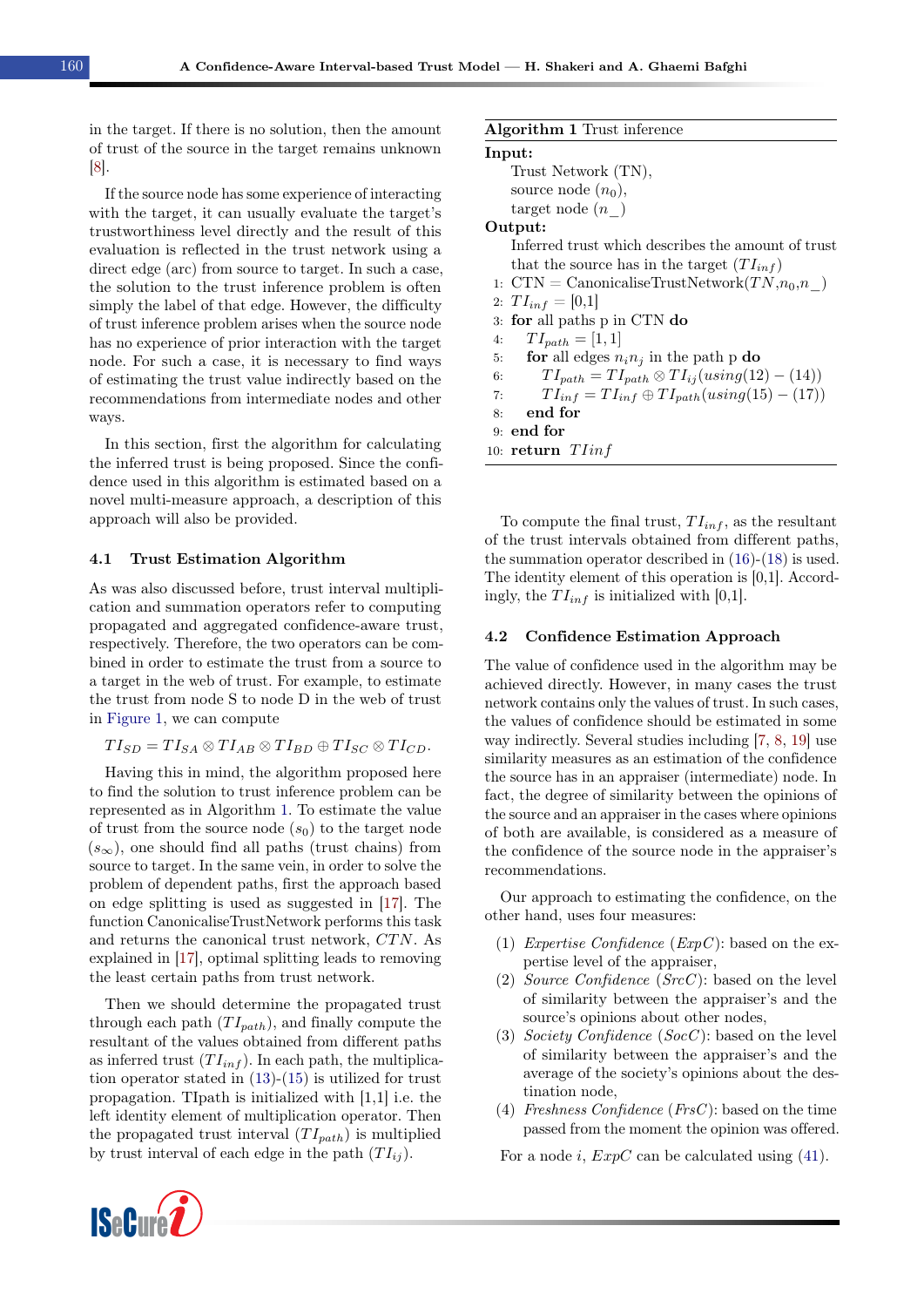<span id="page-10-1"></span>
$$
ExpC_i = \left(1 - \frac{1}{n+1}\right) \frac{\sum_{j=1}^{n} E_{j,i}}{n}
$$
 (41)

Where  $E_i$ , i is the value of trust node j has in node  $i$ 's expertise, and  $n$  is the number of reporting nodes. SrcCi may be estimated using [\(42\)](#page-10-2).

<span id="page-10-2"></span>
$$
SrcC_i = (1 - \frac{1}{m+1}) \frac{\sum_{j=1}^{m} |T_{src,j} - T_{i,j}|}{m}
$$
 (42)

in which  $T_{\text{src},j}$  and  $T_i, j$  are the trust ratings for node  $j$ , according to source and node  $i$ , respectively, and m is the number of the nodes they both rated.

Similarly SocCi. may be estimated using [\(43\)](#page-10-3) below:

<span id="page-10-3"></span>
$$
SocC_i = \left(1 - \frac{1}{p+1}\right) \frac{\sum_{j=1}^{p} |T_{i,dest} - T_{j,dest}|}{p},\tag{43}
$$

where  $T_i$ , dest and  $T_j$ , dest are trust ratings for destination node, according to nodes  $i$  and  $j$ , respectively, and  $p$  is the number of nodes that have rated the destination node.

Finally, [\(44\)](#page-10-4) is suggested for estimating FrsCi.

<span id="page-10-4"></span>
$$
FrsC_i = (1 - \lambda)^{\Delta t} \tag{44}
$$

where  $\Delta t$  is the time passed since the appraiser i has given its opinion, and  $0 \leq \lambda < 1$  is the freshness (recency) impact factor.

Now, these four types of confidence are combined to obtain the overall confidence:

$$
C_i = FrsC_i(\frac{n.ExpC_i + m.SrcC_i + p.SrcC_i}{n+m+p})
$$
(45)

### <span id="page-10-0"></span>5 Experiments and Results

To evaluate the accuracy of the proposed solution, the method was applied to the well-known datasets of Advogato and Epinions together with some other methods. The former dataset contains information of trust among the members of an internet community of programmers and one of its aims is to provide a source for trust experiments. The latter is a web of trust, obtained from the general consumer review site Epinions.com, where the users are encouraged to not only rate the items but also explicitly express their trust on other users. Several other works including [\[4,](#page-12-1) [5,](#page-12-7) [28\]](#page-13-20) used these datasets for evaluating their algorithms, as well.

However, these datasets contain no information on confidence and, to the best of our knowledge, there is no other trust dataset which contains such information. Accordingly, the approach described in [Section 4.2](#page-9-1) was used for confidence estimation.

To evaluate and compare the accuracy of the proposed method, the leave-one-out technique, which is a common validation method in trust research works, was employed. In this method, since any pairs of nodes, say  $v_i$  and  $v_j$ , which direct trust of  $v_i$  in  $v_j$  is available, we also calculate the indirect (estimated) value of trust from  $v_i$  to  $v_j$ , using each algorithm and consider the correlation and mean of absolute error (MAE) for both the direct and indirect trust as measures of the algorithm accuracy.

Thus, all of the pairs  $(i, j)$  in the trust network, between which the value of direct trust was available, were found,. In each case, we calculated the estimated value of trust from  $n_i$  to  $n_j$  in the form of a trust interval using the proposed algorithm. In order to draw comparisons between the results and the ones obained by the other methods, we then extracted the explicit value of trust from trust interval using [\(8\)](#page-4-0). On the other hand, we calculated the estimated trust of each node ni in node nj ,using TidalTrust [\[6\]](#page-12-2), SUNNY [\[7\]](#page-12-3), and FIRE [\[9\]](#page-13-0) methods independently. As mentioned earlier, TidalTrust is a well-known trust inference algorithm, and SUNNY and FIRE are among the most important trust models addressing the concept of confidence.

#### 5.1 Experiments on Advogato

The dataset of Advogato is a text file including about 71000 lines of data, containing information on trust among about 14000 programmers. Each programmer has stated the value of his/her trust in another programmer in the terms of one of the words Apprentice, Journeyer, or Master. Mapping these words into the numbers in the range [0,1] is left to the user. We tried different mappings as follows: the values 0, 0.1, 0.2, and 0.3 were considered for Apprentice, 0.4, 0.5, and 0.6 for Journeyer, and 0.7, 0.8, 0.9, and 1 for Master, resulting in totally  $4 \times 3 \times 4 = 48$  different mappings. The first of these mappings, for instance, is represented by  $< 0, 0.4, 07$ .

Having tested the four algorithms with each mapping , it was found that,

- (1) The proposed algorithm provides lower MAE and higher correlation values comparing to the other algorithms for all mappings.
- (2) The mappings with which each algorithm works best (in terms of minimizing the MAE) are either  $\langle 0.2, 0.5, 0.8 \rangle$  or  $\langle 0.2, 0.5, 0.9 \rangle$ . Hence, the results of the comparison will be reported based on these two mappings.

It should be noted that since the data in Advogato do not include the time point when the rating is created, we ignored  $FreshnessConfidence(FrsC)$  mea-

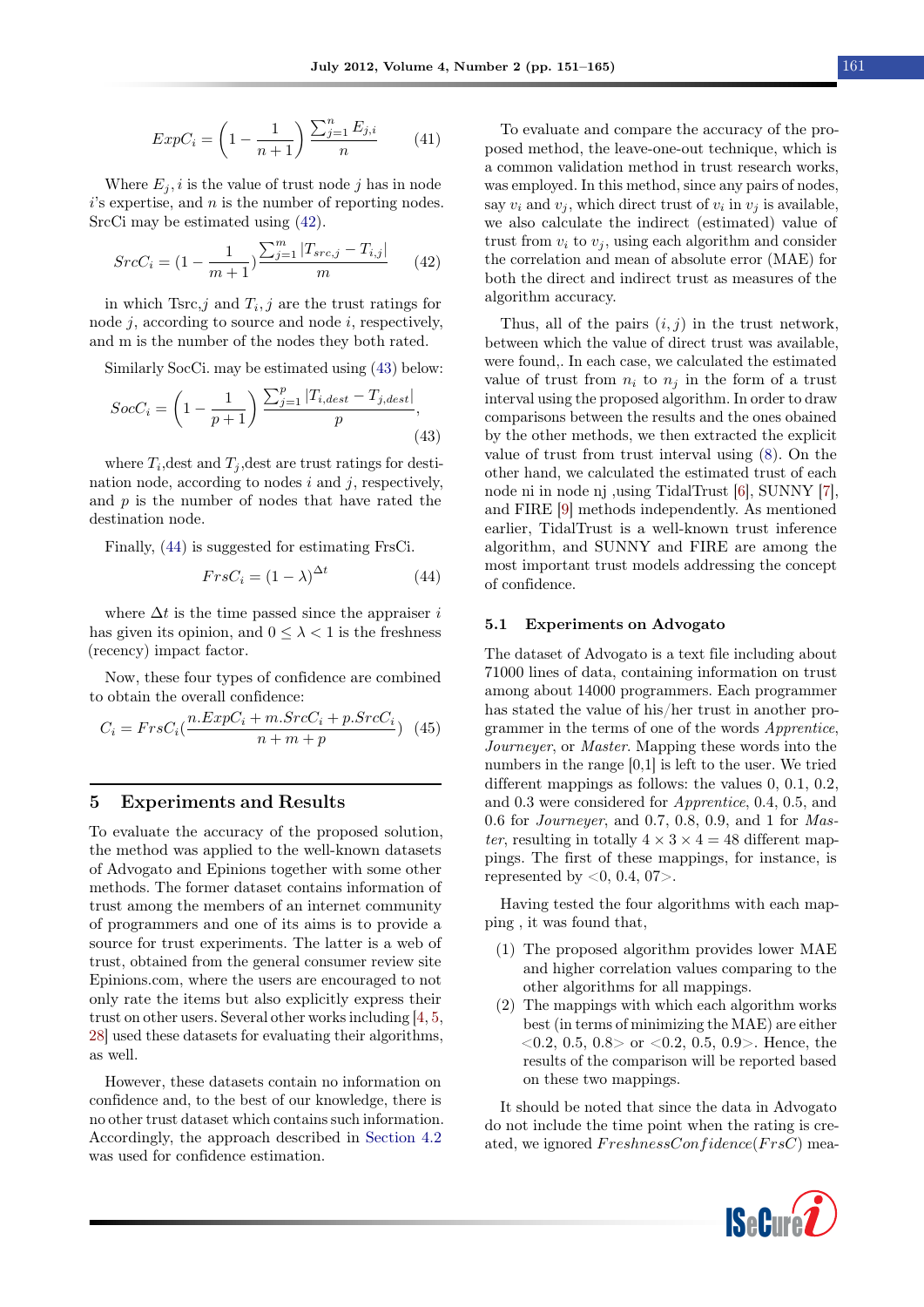sure in confidence estimation in the experiments on Advogato. To this end, we may let  $\lambda = 0$  (or equivalently  $\Delta t = 0$ ) in [\(44\)](#page-10-4) obtaining  $FrsC_i = 1$  for every opinion. In fact, we temporarily reduce the confidence estimation approach to a static one where only the other measures -rather than time- play a role.

We ran our method together with the other abovementioned algorithms on the dataset and computed the MAE and correlation comparing to real (direct) trust values, each time. The results are summarized in [Table 4.](#page-11-0)

As can be observed in [Table 4](#page-11-0) , the mean value of absolute error in our method is remarkably less than the values in TidalTrust, FIRE, and SUNNY using each of the two mappings. On the other hand, the correlation among indirect and direct trust values has been increased when compared to the other algorithms.

<span id="page-11-0"></span>Table 4. Comparison of the proposed method with other algorithms using Advogato dataset.

|                    |       | Mapping<br>${<}0.2,0.5,0.8{>}$  | Mapping<br>${<}0.2{,}0.5{,}0.9{>}$ |      |  |
|--------------------|-------|---------------------------------|------------------------------------|------|--|
|                    |       | MAE correlation MAE correlation |                                    |      |  |
| <b>TidalTrust</b>  | 0.052 | 0.86                            | 0.059                              | 0.82 |  |
| <b>FIRE</b>        | 0.070 | 0.81                            | 0.067                              | 0.82 |  |
| SUNNY              | 0.046 | 0.88                            | 0.053                              | 0.84 |  |
| Proposed<br>Method | 0.037 | 0.92                            | 0.041                              | 0.90 |  |

For comparison purposes, the results of a different approach are represented in [Table 5.](#page-11-1) Here, the results of trust estimation have been converted back to the three-level categorical space and the rate at which each algorithm estimated the correct/incorrect categories have been also computed. Different types of incorrect estimates are shown in separate rows in the table, where A, J, and M stand for Apprentice, Journeyer, and *Master*, respectively. The row  $A \rightarrow J$ , for instance, indicates the rate of cases where the real trust category is Apprentice, but the algorithm estimates it as Journeyer, incorrectly. The other rows can be interpreted in a similar way.

As can be viewed from [Table 5,](#page-11-1) the rate of correct estimates by the proposed method is higher comparing to the other algorithms. Besides, the rate of wrong estimates by this method is less than the other algorithms, almost for all different types of incorrectness.

Therefore, it can be concluded that this new method outperforms the other algorithms using all the 48 possible mappings. However it may not be the case if an unreasonable mapping, e.g.  $< 0$ , 0.9, 1 $>$ , is used.



<span id="page-11-1"></span>

|                                                   |  |  |  |  |  | Table 5. Rates of correct and different types of incorrect |
|---------------------------------------------------|--|--|--|--|--|------------------------------------------------------------|
| estimates on Advogato using different algorithms. |  |  |  |  |  |                                                            |

|                                                                       |                   | Mapping              | Mapping<br>$<$ 0.2,0.5,0.8 $>$ $<$ 0.2,0.5,0.9 $>$ |
|-----------------------------------------------------------------------|-------------------|----------------------|----------------------------------------------------|
|                                                                       | Correct           | 0.931                | 0.918                                              |
|                                                                       | $A \rightarrow J$ | 0.014                | 0.017                                              |
|                                                                       | $A \to M$         | 0.004                | 0.005                                              |
| TidalTrust $J \rightarrow A$                                          |                   | 0.013                | 0.013                                              |
|                                                                       | $J \to M$         | 0.013                | 0.019                                              |
|                                                                       | $M \to A$         | 0.007                | 0.006                                              |
|                                                                       | $M \to J$         | 0.018                | 0.022                                              |
|                                                                       | Correct           | $\boldsymbol{0.903}$ | $\bf{0.912}$                                       |
|                                                                       | $A \rightarrow J$ | 0.020                | 0.018                                              |
|                                                                       | $A \to M$         | 0.007                | 0.003                                              |
| <b>FIRE</b>                                                           | $J \to A$         | 0.017                | 0.014                                              |
|                                                                       | $J \to M$         | 0.017                | 0.016                                              |
|                                                                       | $M \to A$         | 0.011                | 0.012                                              |
|                                                                       | $M \to J$         | 0.025                | 0.025                                              |
|                                                                       | $\rm Correct$     | 0.946                | ${0.923}$                                          |
|                                                                       | $A \rightarrow J$ | 0.012                | 0.015                                              |
|                                                                       | $A \to M$         | 0.001                | 0.004                                              |
| <b>SUNNY</b>                                                          | $J \to A$         | 0.012                | 0.013                                              |
|                                                                       | $J \to M$         | 0.012                | 0.018                                              |
|                                                                       | $M \to A$         | 0.004                | 0.006                                              |
|                                                                       | $M \to J$         | 0.013                | 0.021                                              |
|                                                                       | Correct           | 0.960                | 0.947                                              |
|                                                                       | $A \rightarrow J$ | 0.008                | 0.010                                              |
|                                                                       | $A \to M$         | 0.001                | 0.005                                              |
| Proposed<br>$\operatorname{\mathbf{Met}} \operatorname{\mathbf{hod}}$ | $J\to A$          | 0.009                | 0.009                                              |
|                                                                       | $J \to M$         | 0.007                | 0.011                                              |
|                                                                       | $M \to A$         | 0.004                | 0.002                                              |
|                                                                       | $M \to J$         | 0.011                | 0.016                                              |

#### 5.2 Experiments on Epinions

The dataset of Epinions consists of 49,288 users and 487,183 trust statements. Each trust statement contains the IDs of truster and trustee, the value of trust, and the time point when the rating is created. The last field is important for us and one of our major reasons to choose this dataset, as our approach to confidence estimation requires the time parameter, and to the best of our knowledge, other well-known trust datasets do not include the time field for each trust statement.

Therefore, different values for the freshness impact factor  $(\lambda)$  were tried and it was found that the optimum value for this parameter is  $\lambda = 0.004$ . However, the optimal value for  $\lambda$  depends in general on sev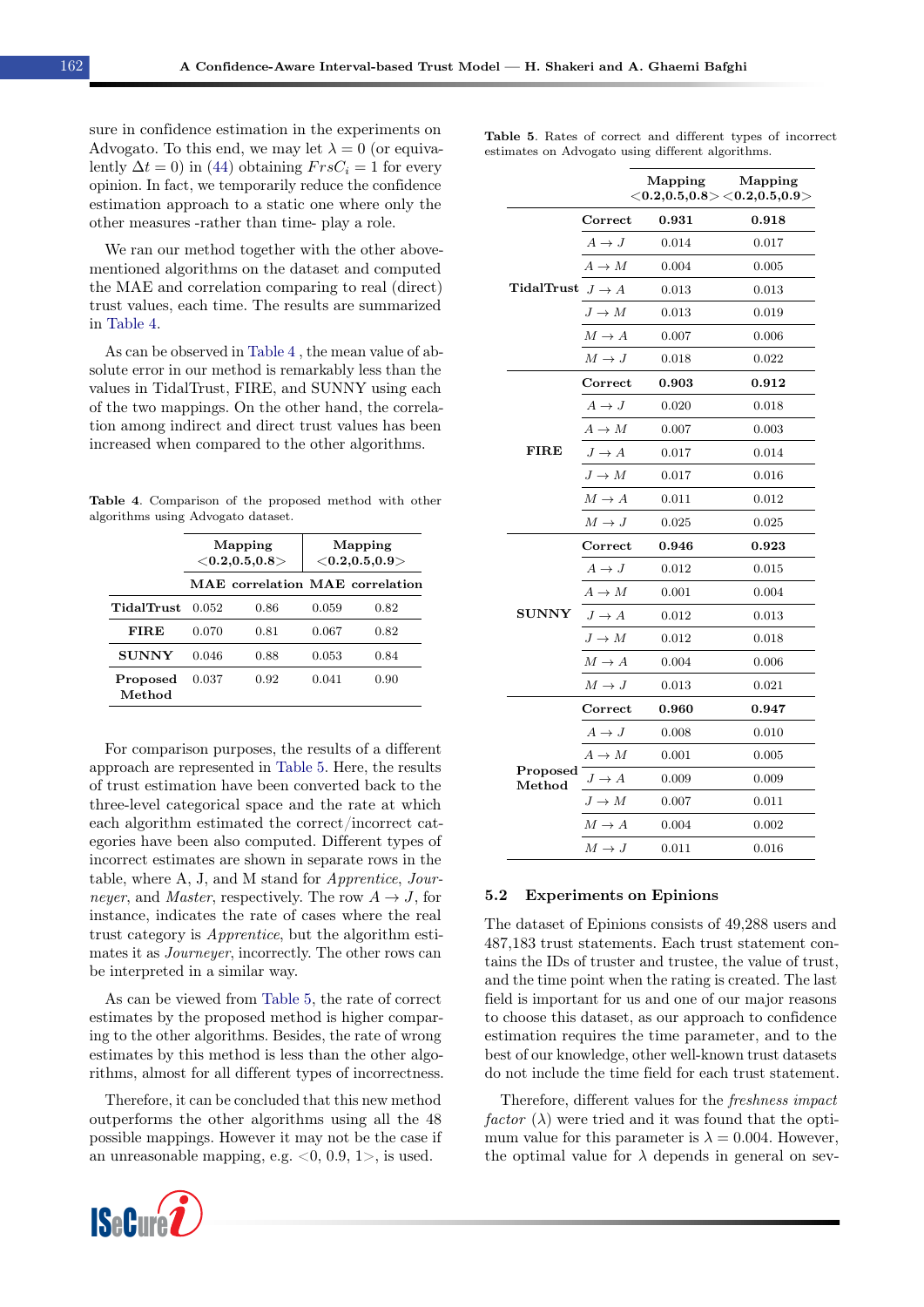eral factors including the context of trust, the society, and the unit of time. However as will be shown, our solution outperforms the other methods, even if we consider  $\lambda = 0$ , i.e. absolutely ignoring the impact of time.

Similar to the experiments on Advogato, we calculated the estimated trust of each node  $n_i$  in node  $n_i$ , using TidalTrust, SUNNY, and FIRE algorithms independently.

Once again, we computed the mean of absolute error (MAE) and correlation coefficient among each method's results and direct trust values. The results are illustrated in [Table 6.](#page-12-8)

As [Table 6](#page-12-8) shows, the mean of absolute error in our method with  $\lambda = 0$ , is 0.046 which is less than the values in TidalTrust, FIRE, and SUNNY. In addition, it is observable form the table that the correlation among indirect and direct trust values has been increased to 0.86. This implies that our method provides more accuracy even if we just consider the three other measures we explained in [Section 4.2](#page-9-1) rather than time, in confidence estimation.

The last row of the table signifies that when we consider the optimal value we have found for  $\lambda$ , that is 0.004 as mentioned before, the accuracy of our method is even higher. In this case, MAE is reduced to 0.042, and the correlation is increased to 0.90.

<span id="page-12-8"></span>Table 6. Comparison of the proposed method with other algorithms using Epinions dataset.

|                                                 | MAE   | Correlation |
|-------------------------------------------------|-------|-------------|
| TidalTrust                                      | 0.060 | 0.81        |
| <b>FIRE</b>                                     | 0.074 | 0.79        |
| <b>SUNNY</b>                                    | 0.048 | 0.82        |
| Proposed<br>Method<br>with $\lambda = 0$        | 0.046 | 0.86        |
| Proposed<br>Method<br>with<br>$\lambda = 0.004$ | 0.042 | 0.90        |

### <span id="page-12-6"></span>6 Conclusion and Future Work

In the present paper, first a framework was introduced for integrated representation of trust and confidence using intervals, as well as operations on trust intervals. In this regard, some properties of the proposed operations were analyzed and proved. In addition, an approach to confidence estimation was aslo proposed considering four measures, which was shown to improve the accuracy of confidence-aware trust computation.

The notation and operations proposed here, not only represent the trust along with confidence in a more intuitive way, but also provide a good approach to combine opinions confirming or contradicting one another.

However, the effect of other measures in confidence estimation such as appraiser's distance from the source and conflicts among opinions are intended to be investigated in future. It may cause the trust interval system to include summation and/or multiplication reverse for trust intervals and therefore, convert the system into a more advanced algebraic system. other future studies will include invesigation of the applications of intervals in analyzing the sources of uncertainty in trust management, eliminating subjectivity from trust assessment, and clustering nodes of the web of trust.

#### References

- <span id="page-12-4"></span>[1] H. Shakeri and A. G. Bafghi. Computing trust resultant using intervals. In Proceedings of the 8th International ISC Conference on Information Security and Cryptology (ISCISC'11), pages 15-20.FUM, Mashhad, Iran, 2011.
- <span id="page-12-5"></span>[2] H. Shakeri and A. G. Bafghi. Propagation of trust and confidence using intervals. In Proceedings of the 6th International Conference for Internet Technology and Secured Transactions (ICITST 2011), pages 436-441. Khalifa University, Abu Dhabi, UAE, 2011.
- <span id="page-12-0"></span>[3] D. Olmedilla, O. Rana, B. Matthews, and W. Nejdl. Security and trust issues in semantic grids. In Proceedings of the Dagsthul Seminar, Semantic Grid: The Convergence of Technologies, no. 05271, 2005.
- <span id="page-12-1"></span>[4] P. Massa and C. Hayes. Page-rank: Using trusted links to re-rank authority. In Proceedings of the 2005 IEEE/WIC/ACM International Conference on Web Intelligence (WI'05), pages 614- 617.Washington DC, USA, 2005.
- <span id="page-12-7"></span>[5] H. Shakeri and A. G. Bafghi. RTBIMS: Accuracy enhancement in iterative multiplication strategy for computing propagated trust. In Proceedings of the 8th International ISC Conference onInformation Security and Cryptology (ISCISC'11), pages 9-14.FUM, Mashhad, Iran, 2011.
- <span id="page-12-2"></span>[6] J. A. Golbeck. Computing and applying trust in web-based social networks. Ph.D. Dissertation, University of Maryland, College Park, 2005.
- <span id="page-12-3"></span>[7] U. Kuter and J. Golbeck. SUNNY: A new algorithm for trust inference in social networks using probabilistic confidence models. In Proceedings of the 22nd National Conference on Artificial Intelligence, British Columbia, Canada, pages

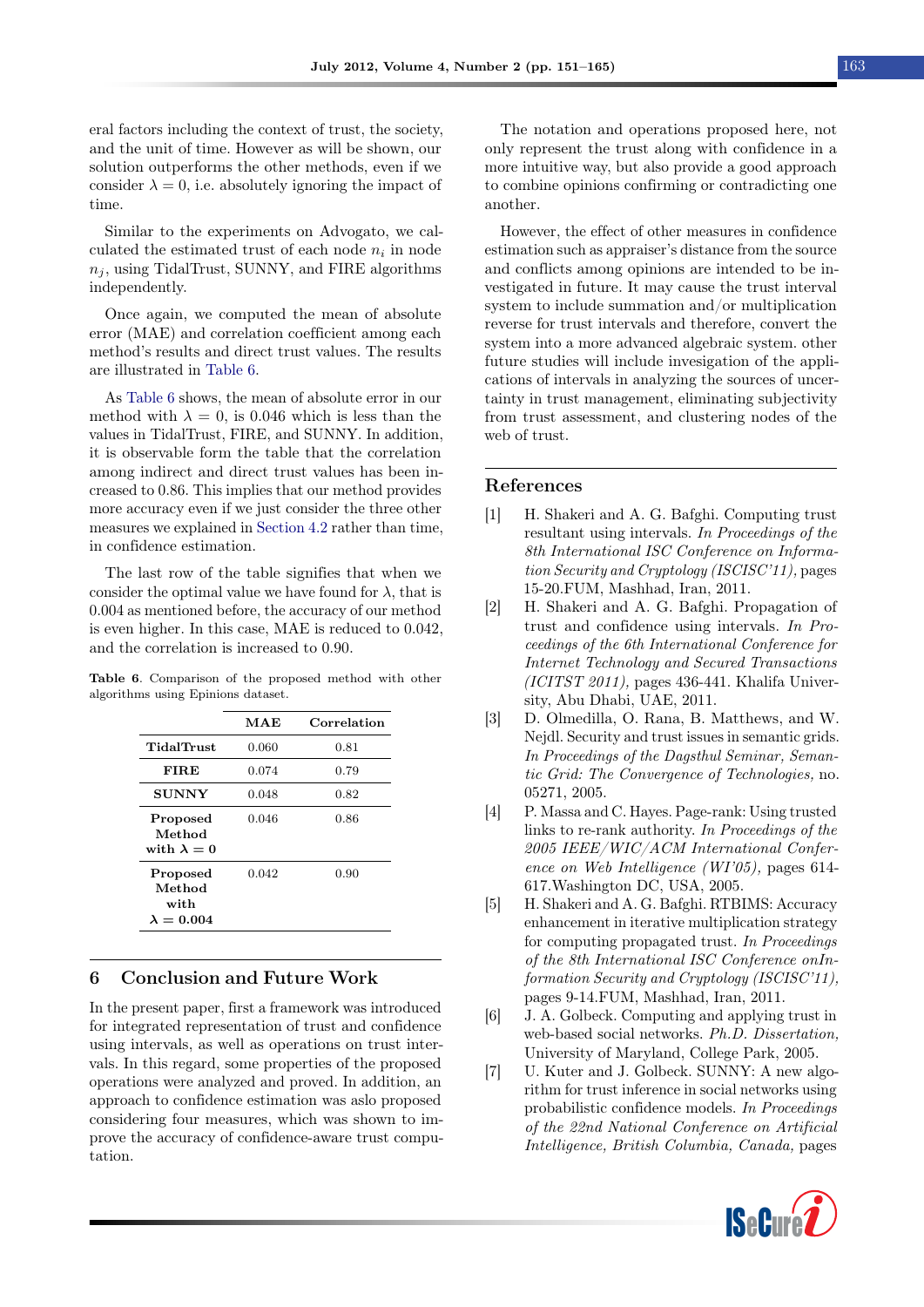1377-1382. 2007.

- <span id="page-13-12"></span>[8] U. Kuter and J. Golbeck. Using probabilistic confidence models for trust inference in webbased social networks.ACM Transactions on Internet Technology, 10(2):Article 8, 2010.
- <span id="page-13-0"></span>[9] T. Huynh, N. Jennings, and N. Shadbolt. An integrated trust and reputation model for open multi-agent systems, Autonomous Agents and Multi-Agent Systems, 13:119-154, 2006.
- <span id="page-13-1"></span>[10] L. Ding, P. Kolari, S. Ganjugunte, T. Finin, and A. Joshi. Modeling and evaluating trust network inference. In Proceedings of the 7th International Workshop on Trust in Agent Societies at AA-MAS, 2004.
- <span id="page-13-2"></span>[11] J. Sabater. Trust and reputation for agent societies. Ph.D. Thesis, Universitat Autonoma de Barcelona, 2003.
- <span id="page-13-3"></span>[12] W. Teacy, J. Patel, N. Jennings, and M. Luck. Travos: trust and reputation in the context of inaccurate information sources. Journal of Autonomous Agents and Multi-Agent Systems, 12(2):183-198, 2006.
- <span id="page-13-4"></span>[13] . Saadi, J. M. Pierson, and L. Brunie. Authentication and access control using trust collaboration in pervasive grid environment. In Proceedings of the International Conference on Grid and Pervasive Computing (GPC 2007), 2007.
- <span id="page-13-5"></span>[14] O. Hasan, L. Brunie, and J. M. Pierson. Evaluation of the iterative multiplication strategy for trust propagation in pervasive environments. In Proceedings of ICPS'09,London, United Kingdom, 2009.
- <span id="page-13-6"></span>[15] Y. Wang and M. P. Singh. Trust representation and aggregation in a distributed agent system. In Proceedings of 21st National Conference on Artificial Intelligence (AAAI), pages 1425-1430. Boston, MA, USA, 2006.
- <span id="page-13-13"></span>[16] A. Jøsang and S. G. Knapskog. A metric for trusted systems. In Proceedings of the 21st National Security Conference, pages 16-29. Arlington, Virginia, USA, 1998.
- <span id="page-13-7"></span>[17] A. Josang and T. Bhuiyan. Optimal trust network analysis with subjective logic. In Proceedings of the 2nd International Conference on Emerging Security Information, Systems and Technologies, pages 179-184. Cap Esterel, France, 2008.
- <span id="page-13-8"></span>[18] A. Das and M. M. Islam. SecuredTrust: A dynamic trust computation model for secured communication in multi-agent systems. IEEE TRANSACTIONS ON DEPENDABLE AND SECURE COMPUTING, 9(2):261-274, 2012.
- <span id="page-13-9"></span>[19] J. Hu, Q. Wu, and B. Zhou., FCTrust: A robust and efficient feedback credibility-based distributed P2P trust model. In Proceedings of the 9th International Conference for Young Com-

puter Scientists, pages 1963-1968. Zhang JiaJie, China, 2008.

- <span id="page-13-10"></span>[20] B. Khosravifar, J. Bentahar, M. Gomrokchi, and R. Alam. CRM: An efficient trust and reputation model for agent computing, Journal of Knowledge-Based Systems, 30:1-16, 2012.
- <span id="page-13-11"></span>[21] J. S. Chang and H. J. Wong. Selecting appropriate sellers in online auctions through a multiattribute reputation calculation method. Journal of Electronic Commerce Research and Applications, 10:144-154, 2011.
- <span id="page-13-14"></span>[22] X. Qiu, L. Zhang, S. Wang, and G. Qian. A trust transitivity model based on Dempster-Shafer theory. Journal of Networks, 5(2): 1025-1032, 2010.
- <span id="page-13-15"></span>[23] Y. A. Kim and H. S. Song. Strategies for predicting local trust based on trust propagation in social networks. Journal of Knowledge-Based Systems, 24(8):1360-1371, 2011.
- <span id="page-13-16"></span>[24] J. Urbano, A. P. Rocha, and E. Oliveria. Computing confidence values: Does trust dynamics matter?. In Proceedings of EPIA'09, Portugal, 2009.
- <span id="page-13-17"></span>[25] J. Weng, Z. Shen, C. Miao, A. Goh, and C. Leung. Credibility: How agents can handle unfair third party testimonies in computational trust models. IEEE TKDE, 22( 9):1286-1298, 2010.
- <span id="page-13-18"></span>[26] Y. Wang and L. Li. Two-dimensional trust rating aggregations in service-oriented applications, IEEE TRANSACTIONS ON SERVICES COM-PUTING, 4(4):257-271, 2011.
- <span id="page-13-19"></span>[27] W. Ping, Q. Jing, and Q. Y. Hui. A computation al trust model with confidence in unstructured P2P systems. In Proceedings of 2009 Joint Conferences on Pervasive Computing (JCPC 2009), pages 451-454. Tamkang University, Taipei, Taiwan, 2009.
- <span id="page-13-20"></span>[28] A. G. Bafghi and H. Shakeri. Improving iterative multiplication strategy in estimating propagated trust using similarity measure and ant colony optimization. In Proceedings of the 16th Annual CSI Computer Conference, pages 374- 379. Sharif University, Tehran, Iran, 2011.



Hassan Shakeri received his BS and MS degrees in computer engineering from Ferdowsi University, Mashhad, Iran, in 1995, and Sharif University of Technology, Tehran, Iran, in 1997, respectively. Currently, he is with the Department of Information Technology, Islamic

Azad University of Mashhad. He is also a Ph.D. student in computer engineering at Ferdowsi University of Mashhad. His research interests include trust management, computer system security, and natural language